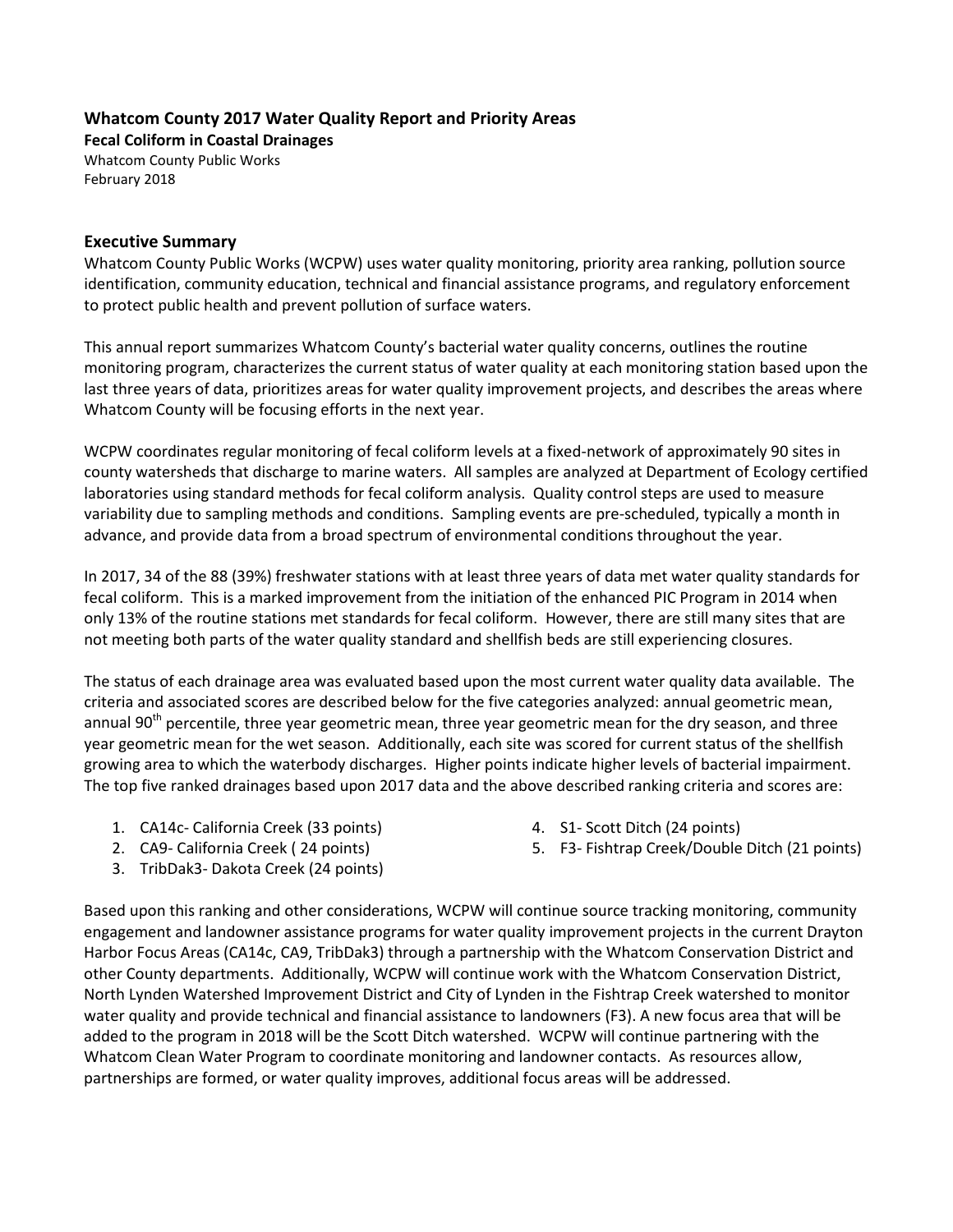Three additional areas will be added to the routine monitoring program this year including coastal sites discharging to the eastern portion of Drayton Harbor, Jordan Creek which discharges to Lummi Bay, and the Sumas River which flows to the north into Canada to assist with pollution identification and correction efforts in these areas with emerging issues.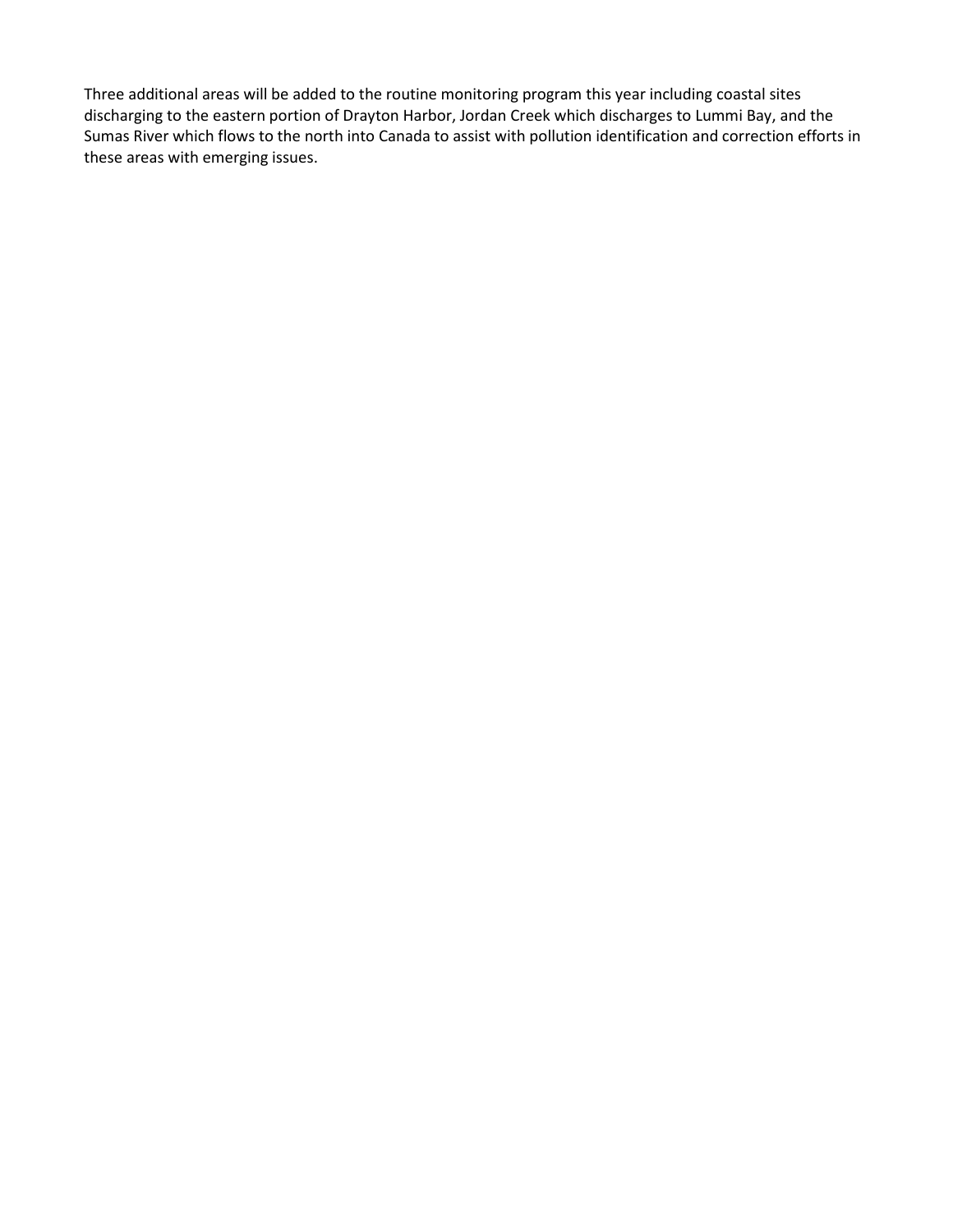## **Introduction**

## Purpose

Whatcom County Public Works' (WCPW) Pollution Identification and Correction (PIC) Program includes water quality monitoring, follow up monitoring at sites with elevated bacteria levels, community outreach, and coordination with County departments and other agencies to identify and correct potential bacteria sources.

Whatcom County's PIC Program includes an annual review of routine monitoring sites located throughout the county. This annual review helps characterize the current status of watershed health and associated public health threats, focus limited county resources on the areas that will most benefit from water quality improvement efforts, and engage landowners in community solutions.

Currently, Whatcom County Public Works (WCPW) monitors fecal coliform and other water quality parameters at approximately 90 stations on at least a monthly basis. Sample collection is conducted following standard protocols by trained staff, project partners, and volunteers (WCPW 2008, WCPW 2013). Sample analysis is conducted following standard methods and quality control and assurance measures at DOE-certified laboratories. Data from the routine monitoring program assist the County Health Department, County Planning and Development Services (PDS), and other agencies to identify sources of bacterial pollution.

The Whatcom County PIC Program builds off several elements of the Kitsap County PIC program (BKCHD, KCHD 2011). These are routine monitoring, annual review and ranking of drainages, and initial voluntary interactions with landowners to identify pollution sources and provide tools to help improve management practices that may be impacting water quality. The annual review and ranking of drainages focuses pollution prevention efforts in areas that have most consistently shown high bacteria counts.

This annual report summarizes Whatcom County's bacterial water quality areas of concern, outlines the routine monitoring program, characterizes the current status of water quality at each monitoring station, prioritizes areas for water quality improvement projects, and describes the areas where Whatcom County will be focusing efforts in the next year.

## Fecal Coliform in Whatcom County Waters

Water Resource Inventory Area (WRIA) 1 is located in the northwest corner of Washington State and encompasses over 60 percent of Whatcom County which is the most populated portion (Blake and Peterson 2005). WRIA 1 also includes small portions of Skagit County and British Columbia. Since 1998 a variety of water resource management stakeholders, local and state agencies, and tribal governments have worked together under the Watershed Management Act to characterize issues related to water quantity, water quality, fish habitat, and instream flows as well as to identify potential management solutions. The characterization completed in 2005 found fecal coliform to be the predominant water quality issue in Whatcom County based upon 303(d) listings. Of the 274 individual 303(d) listings for WRIA 1 in 1998, 82 were for fecal coliform, while the next most frequent, dissolved oxygen, had 48 listings. In 2008, there were 253 individual Category 5 303(d) listings for water in WRIA 1. Sixty-six of these Category 5 listings were for fecal coliform and listings for dissolved oxygen increased to 106. In 2016, there were 322 individual Category 5 303(d) listings for water in WRIA 1, with 85 of these for bacteria.

This widespread problem of elevated fecal coliform concentrations in Whatcom County waters was also observed through the WCPW routine monitoring program data, recurring shellfish harvest closures, and public health advisories. Elevated bacteria levels in marine waters led to the establishment of three shellfish protection districts in Whatcom County: Drayton Harbor, established in 1995, Portage Bay, established in 1998, and Birch Bay, established in 2009. While Portage Bay shellfish growing areas had been completely reopened in 2006, a reoccurrence of declining water quality in the Nooksack River and Portage Bay resulted in another shellfish downgrade of approximately 496 acres in 2015 and an additional 300 acres in 2016.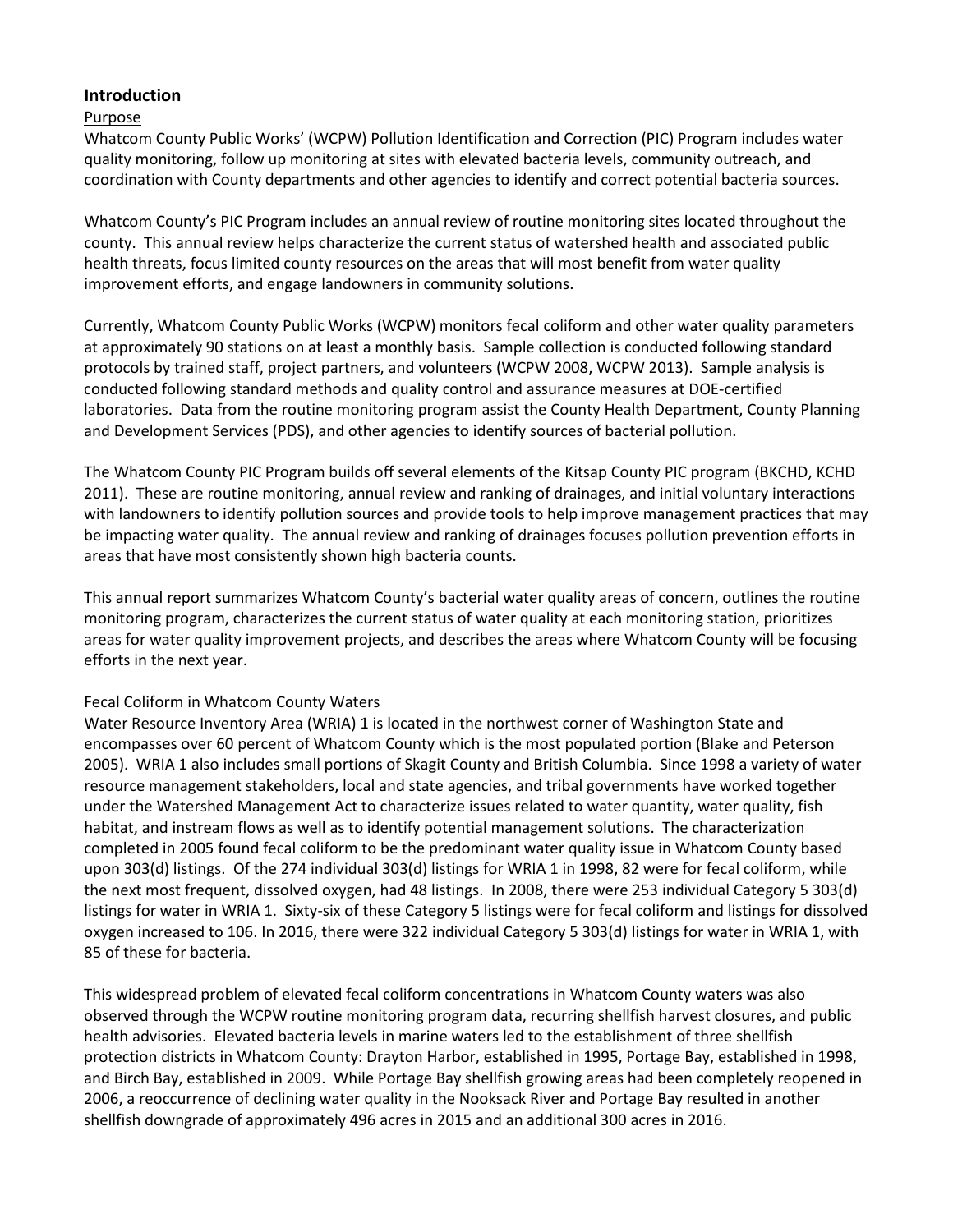Drayton Harbor historically supported non-tribal commercial, tribal commercial, ceremonial, and subsistence harvests, and recreational shellfish harvesting. The harbor had been at the top of the Washington State Department of Health (DOH) Fecal Pollution Index (FPI) list for over 10 years. Water quality improvements led to upgrades of commercial harvest in portions of the harbor to Conditional Approval in 2004 and 2010. In 2015, DOH and the Washington State Department of Fish and Wildlife reopened the recreational shellfish beach on the southwest corner of Drayton Harbor between April and October. This was the first time the recreational beach had been open to recreational harvest in over 15 years. In 2016, seasonal harvesting restrictions were removed from 810 acres allowing year-round commercial, tribal, and recreational shellfish harvest for the first time in over 20 years. However, a large portion of the harbor remains prohibited year-round. The community is currently tackling the harder non-point sources in an effort to regain "Approved" status throughout the harbor (with the exception of WWTP and marina closure zones).

Portage Bay supports commercial, ceremonial, and subsistence shellfish harvest for members of the Lummi Nation. Portions of the Portage Bay shellfish growing area were re-opened in 2003 and the remaining closed areas were reopened in 2006; however, starting in 2004 fecal coliform levels in the mainstem of the Nooksack River began increasing again. Between 2009 and 2012, the fecal coliform geometric mean at the mainstem site located at Marine Drive (M1) more than doubled. The majority of freshwater sites exhibited the highest bacteria levels in 2014 which was also reflected in the marine water and led to downgrades of shellfish beds in 2015 and 2016 resulting in 801 acres with seasonal closures from April through June and October through December each year.

Birch Bay is a large draw for recreational shellfish harvesters, including both locals and tourists. Birch Bay State Park has consistently been one of the top recreational shellfish areas of the state. The shellfish growing area around the mouth of Terrell Creek was downgraded to Prohibited in 2008 due to elevated levels of fecal coliform bacteria in the creek. Bacteria levels in Terrell Creek have been declining since the downgrade and implementation of water quality improvement programs. A review of the status of the shellfish beds led to a recommendation for upgrading 129 acres in late 2017.

Northern Chuckanut Bay has been closed for recreational shellfish harvest since 1994 due to elevated bacteria levels and on-site sewage system (OSS) failures. Beginning in 2011, Wildcat Cove in Larrabee State Park was posted with a swimming advisory due to elevated bacteria levels. These advisories and closures are included in the *Whatcom County Fecal Coliform Levels and Shellfish Growing Area Status* map (Appendix B).

In 2017, 34 of the 88 (39%) freshwater stations with at least three years of data met water quality standards for fecal coliform. This is a marked improvement from the initiation of the enhanced PIC Program in 2014 when only 13% of the routine stations met standards for fecal coliform. This illustrates that water quality improvements have been seen in many freshwater and marine areas over the past two years, however hard work continues to be needed to meet standards throughout these areas and to upgrade shellfish growing areas.

## Sources of Fecal Coliform Water Pollution

The primary cause of pollution in Whatcom County's creeks and marine waters is nonpoint source pollution. Nonpoint source pollution is the term used to describe pollutants that come from many smaller sources, rather than a few large sources. This accumulation of pollutants often results from common activities in both urban and rural areas.

Although there are many types of water pollutants, Whatcom County focuses on fecal coliform bacteria as the primary indicator of surface water quality. Fecal coliform bacteria are found in the feces of human and warmblooded animals. While most fecal coliform strains do not cause human illness, detection in a creek or bay do indicate that human and/or animal wastes and the associated harmful pathogens may be present. Examples of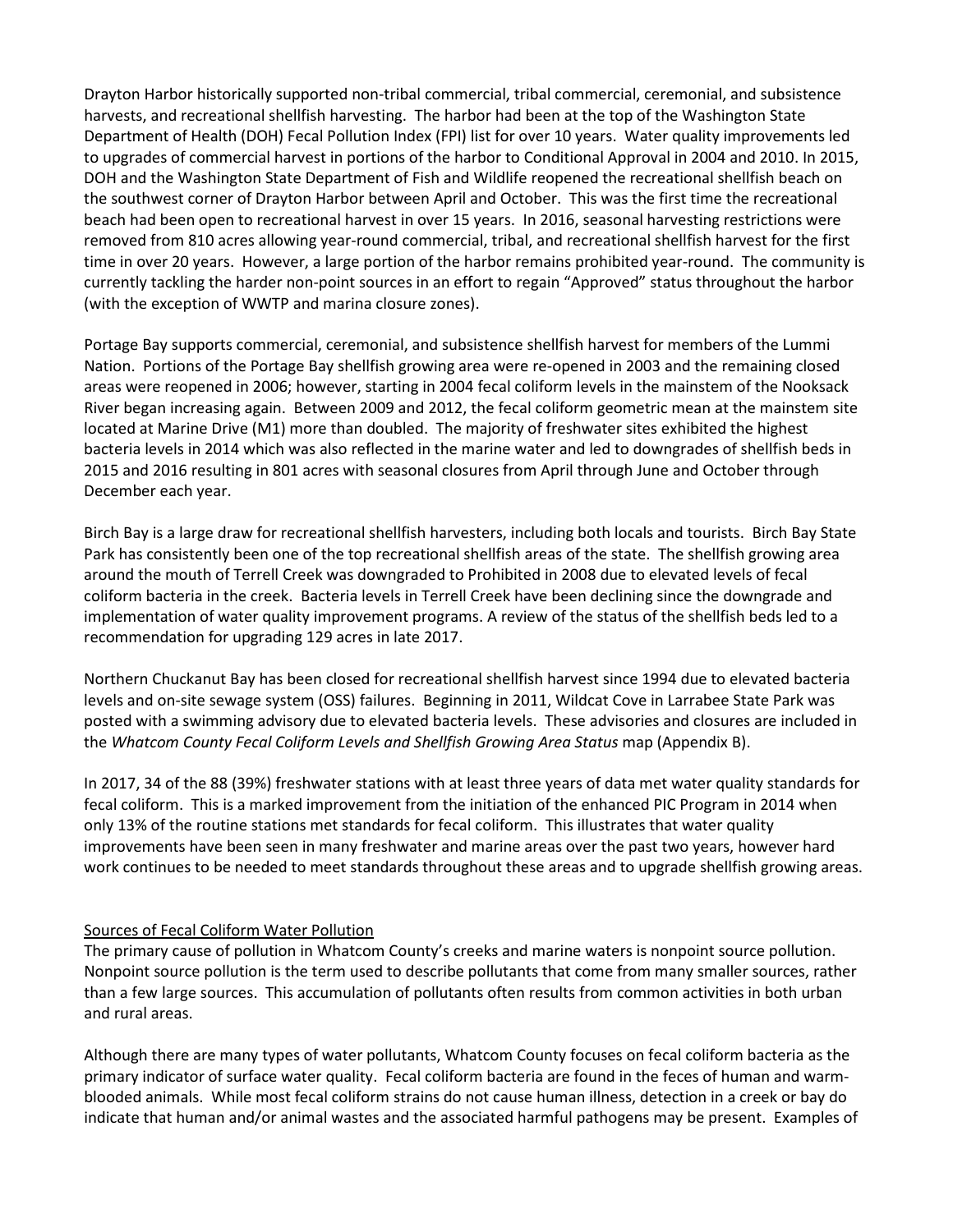pathogen-related illnesses are giardia, salmonella, viral gastroenteritis, hepatitis, and cholera. People are exposed to these pathogens through direct water contact, such as swimming, wading, or eating shellfish from waters with high bacteria levels.

The key potential sources of bacteria that have been identified in Whatcom County coastal drainages are (1) **animal waste** from agricultural operations, domestic pets, waterfowl, and wildlife, and (2) **human sewage** from failing on-site sewage systems (OSS), leaking sewers, or cross-connections.

## **Water Quality Program**

## Water Quality Monitoring

WCPW conducts routine water quality monitoring to guide water quality improvement projects and meet the following goal and objectives.

*Goal:* Reduce fecal coliform levels at priority drainages to meet applicable water quality standards and support human health, recreational uses, animal health, and shellfish harvest.

## *Objectives:*

- Assess surface water quality status and trends through long-term monitoring.
- Compare results against applicable standards.
- Prioritize hot spots for water quality improvement projects (both within the county and within drainage areas).
- Identify public health concerns.
- Identify potential sources of bacteria and guide implementation of water quality improvement projects.
- Provide water quality data to the public and other interested parties.

## Washington State Water Quality Standards

Table 1 lists water quality standards for fecal coliform bacteria at marine and freshwater sites in Whatcom County coastal drainages. These water quality standards that govern Whatcom County are established and regulated by the Washington State Department of Ecology and approved by the U.S. Environmental Protection Agency. They are described more fully in Chapter 173-201A of the Washington Administrative Code (WAC). The Lummi Nation has similar water quality standards for the Lummi Indian Reservation (Table 2). These standards apply to the Nooksack River downstream of Marine Drive and are monitored by the Lummi Natural Resources Department.

|  | Table 1. Department of Ecology Water Quality Standards for coastal drainages. |  |  |  |  |  |  |
|--|-------------------------------------------------------------------------------|--|--|--|--|--|--|
|--|-------------------------------------------------------------------------------|--|--|--|--|--|--|

| <b>Marine Water Standards</b> |                                        |  | <b>Freshwater Standards</b>          | <b>Freshwater Standards</b> |                          |  |  |
|-------------------------------|----------------------------------------|--|--------------------------------------|-----------------------------|--------------------------|--|--|
| All Areas                     |                                        |  | <b>Extraordinary Primary Contact</b> | <b>Primary Contact</b>      |                          |  |  |
|                               |                                        |  | <b>Birch Bay watershed</b>           | Nooksack, Drayton, and      |                          |  |  |
|                               |                                        |  |                                      |                             | Chuckanut watersheds     |  |  |
|                               | <b>Geometric Mean-</b>                 |  | Geometric Mean-                      |                             | <b>Geometric Mean-</b>   |  |  |
|                               | 14FC/100mL                             |  | 50FC/100mL                           |                             | 100FC/100mL              |  |  |
|                               | Estimated 90 <sup>th</sup> Percentile- |  | Not more than 10% exceed             |                             | Not more than 10% exceed |  |  |
|                               | 43 FC/100mL                            |  | 100 FC/100mL                         |                             | 200 FC/100mL             |  |  |

## **Table 2.** Lummi Nation Freshwater Water Quality Standards.

| <b>Freshwater Water Standards</b>                                |  |  |  |  |  |  |  |  |
|------------------------------------------------------------------|--|--|--|--|--|--|--|--|
| Nooksack River (Downstream of Marine Drive)                      |  |  |  |  |  |  |  |  |
| Geometric Mean-50FC/100mL                                        |  |  |  |  |  |  |  |  |
| Estimated 90 <sup>th</sup> Percentile- 100 FC/100mL<br>$\bullet$ |  |  |  |  |  |  |  |  |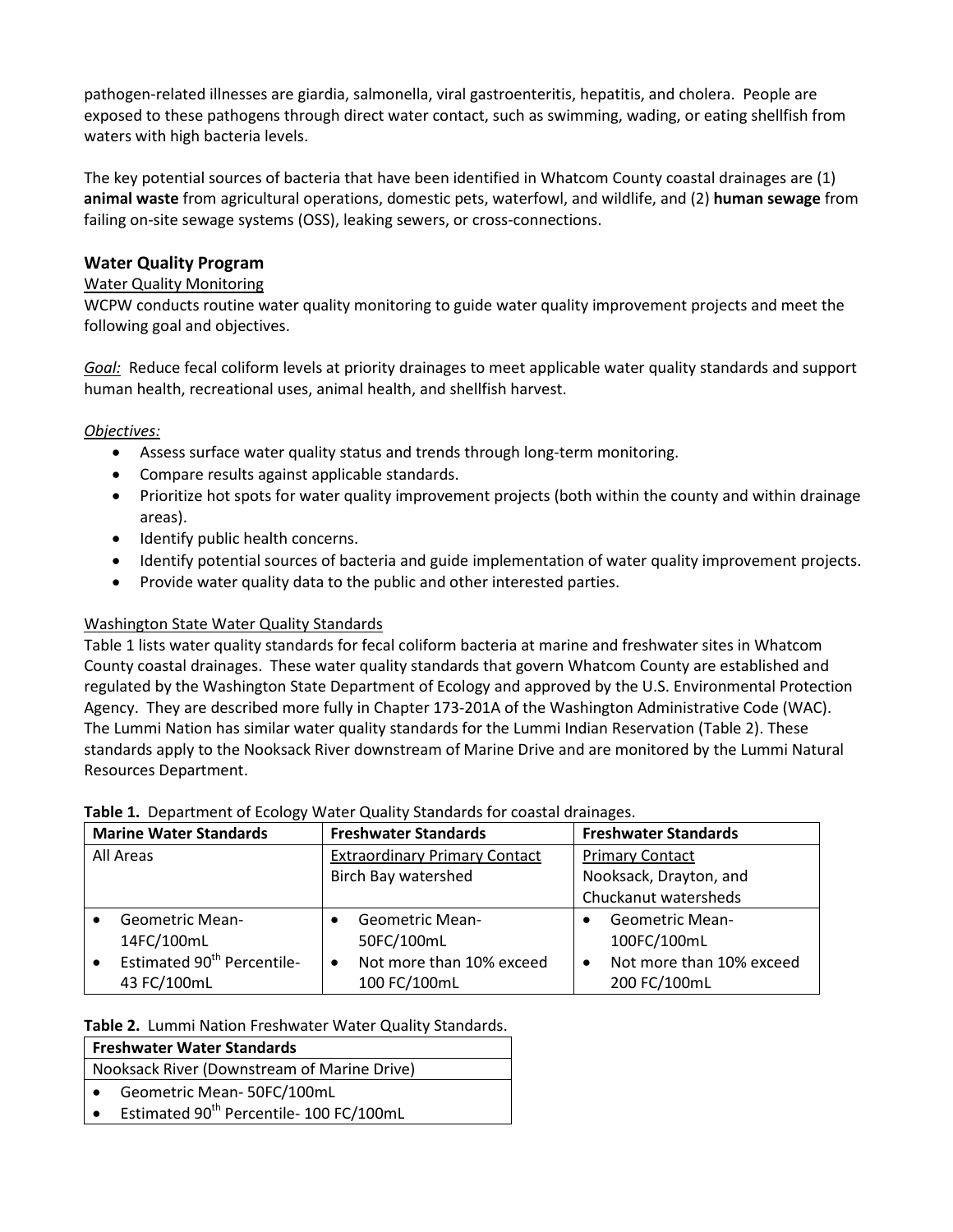#### Routine Monitoring

WCPW coordinates regular monitoring of fecal coliform levels at a fixed-network of approximately 90 sites in county watersheds that discharge to marine waters. Water samples are collected by WCPW staff, Washington Conservation Corps (WCC) crew members, and trained community volunteers. Field teams are trained in sampling, storage, and lab delivery protocols. All samples are analyzed at Department of Ecology-certified laboratories using standard methods for fecal coliform analysis. Quality control steps are used to measure variability due to sampling methods and conditions. Results are compared against data quality objectives to measure precision of results. Sampling events are pre-scheduled, typically at least a month in advance, and provide data from a broad spectrum of environmental conditions throughout the year. During some seasons, samples are unable to be collected due to no flow, tidal, or other environmental conditions. Water quality data are used to prioritize drainages for pollution identification and correction projects and to characterize general patterns in declining and improving water quality. The WCPW staff coordinates with County Health, County Planning and Development Services (PDS), Whatcom Conservation District (WCD), State Departments of Agriculture (WSDA) and Ecology (DOE), and Watershed Improvement Districts (WIDs) to respond to drainages where elevated bacteria levels are consistently observed.

#### Data Quality Objectives

## *Completeness*

The completeness goal for this project was to collect and analyze 100% of the scheduled samples and 100% of the sites for a complete data set. WCPW data entry includes coding for missed samples to facilitate the review of missed samples. Some sites have low flow, no flow, or stagnant conditions during a portion of the year and missed samples due to these conditions were not included in the completeness evaluation.

Coastal sites had missing samples due to high tides, small craft advisories, unavailable volunteers, or error in sample collection. This resulted in missing 42 samples during coastal sampling runs (12%).

## *Bias*

The Quality Assurance Project Plan (QAPP) established a fixed network of sites that are sampled during prescheduled sampling runs to capture a wide variety of environmental conditions. WCPW staff and volunteers are trained in standard operating procedures (SOPS). These SOPs are consistently used for sampling collection, storage, delivery to lab, and quality control procedures to reduce error due to bias. Sampling procedures and field conditions and challenges are reviewed on a frequent basis to ensure consistency with SOPS.

#### *Precision*

The following sections describe measures of precision through field duplicates for each sampling run. The various fecal coliform monitoring programs coordinated by Whatcom County include collection of field duplicates for 10% of the samples. For example, eight samples would require one field duplicate and fourteen samples would require two field duplicates. Field duplicates are collected immediately after the original sample in the same location. Precision of the field duplicates is evaluated in terms of relative standard deviation (RSD). The data quality objectives are 1) not more than 50% of duplicates have a RSD of greater than 20% and, 2) not more than 10% of duplicates have an RSD of greater than 50%. These data objectives are consistent with DOE objectives for bacteria Total Maximum Daily Load (TMDL) studies. Field duplicates with low bacteria levels (below 20 cfu/100mL) often show the higher variability and are analyzed separately from other duplicates for calculation of the RSD (Mathieu 2006). As summarized below, fecal coliform data collected over the last three years were compared to the data quality objectives for Drayton Harbor, Birch Bay, Portage Bay, and Coastal Drainage routine monitoring programs.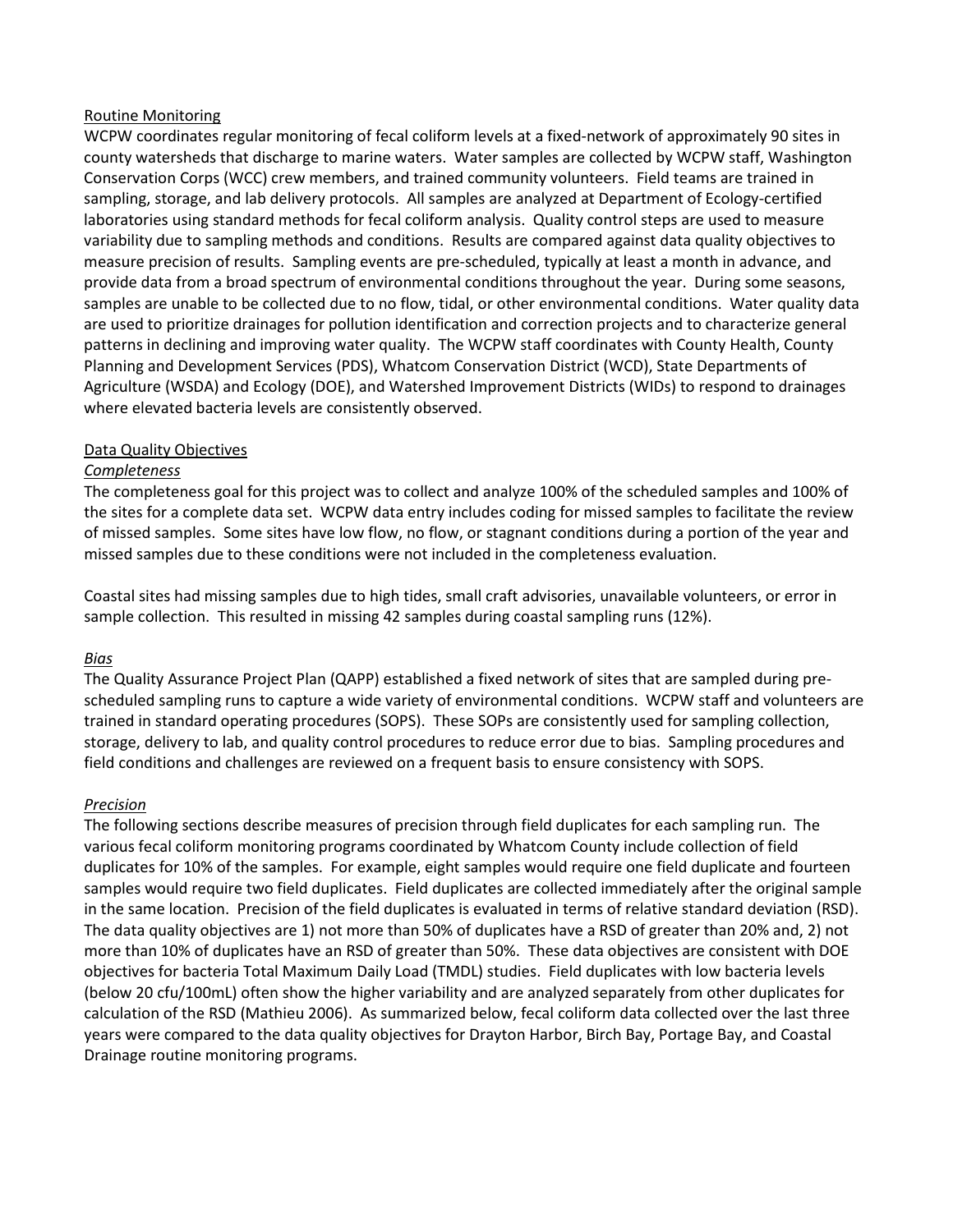## *Drayton Harbor Watershed (WCPW)*

From 2015 through 2017, there were 36 sampling events in the Drayton Harbor routine monitoring program conducted by WCPW staff. Field duplicates were collected for 106 of the 1,017 samples (10%). The first data quality objective was over the threshold with 16% of field duplicates with a RSD of greater than 50%. The second data objective was slightly over the threshold with 52% of field duplicates with a RSD of greater than 20%. Of the 17 RSDs that exceeded 50%, 6 of these had average fecal coliform concentrations below 20 FC/100mL. When duplicates with low bacteria levels are separated, the first objective was still slightly over the threshold with 13% of duplicates with a RSD over 50%. The second data objective was met with 44% of RSDs exceeding 20%. Removal of field duplicates with low bacteria levels follows the methodology described by Mathieu (2006) for replicate precision evaluation. Separation of field duplicates for samples with low average bacteria concentrations (less than 20 FC/100mL) did not lead to meeting the second data objective. This highlights there was a high level of variability in fecal coliform during certain environmental conditions in the Drayton Harbor watershed.

## *Birch Bay Watershed (WCPW)*

From 2015 through 2017, there were 69 sampling events in the Terrell Creek/Birch Bay routine monitoring program conducted by WCPW. Field duplicates were collected for 114 of 836 (14%) the samples. Review of field duplicates show 47 % of the field duplicates had a RSD of greater than 20%, meeting this data objective. However, 13% had a RSD of greater than 50% exceeding this data objective. Of the 15 RSDs that exceeded 50%, 9 of these had average fecal coliform concentrations below 20 FC/100mL. When duplicates with low bacteria levels are separated, both data objectives are met with 42% of RSDs exceeding 20% and 8% of RSDs exceeding 50%.

## *Nooksack River Watershed (WCPW)*

From 2015 through 2017, there were 73 sampling events in the Nooksack River watershed routine monitoring program conducted by WCPW staff. Field duplicates were collected for 142 of the 1,351 approximately 11% of the samples. Review of the field duplicates show approximately 44% had a RSD of greater than 20% meeting this data objective. However, approximately 15% had a RSD of greater than 50%, exceeding this data objective. Separation of field duplicates for samples with low average bacteria concentrations (less than 20 FC/100mL) did not lead to meeting the second data objective. This highlights that in the Portage Bay Shellfish Protection District (Nooksack River watershed), there is a high level of variability in fecal coliform during certain environmental conditions.

## *Coastal Drainages (WCC, WCPW, MRC volunteers)*

From 2015 through 2017, there were 36 sampling events in the Birch Bay and Drayton Harbor Coastal Drainage routine monitoring program conducted by the WCC crew, WCPW staff, and trained MRC volunteers. Field duplicates were collected for 84 of 411 (20%) samples. Data objectives were exceeded with 20% of the duplicates having a RSD of greater than 50% and 57% having a RSD of greater than 20%. When duplicates with low bacteria levels are separated (less than 20FC/100mL), the data objectives were met with 10% exceeding the 50% RSD objective and 42% exceeding the 20% RSD objective.

From 2015 through 2017, there were 58 sampling events in the Chuckanut Bay Coastal Drainage routine monitoring program conducted by WCPW staff and trained MRC volunteers. Field duplicates were collected for 59 of 332 (18%) samples. Data objectives were exceeded with 22% of the duplicates having a RSD of greater than 50% and 68% having a RSD of greater than 20%. Separation of field duplicates for samples with low average bacteria concentrations (less than 20 FC/100mL) led to meeting one data objective with 6% of samples exceeding a RSD of 50%. However, this did not lead to meeting the second data objective with 66% of samples exceeding and RSD of 20%. This highlights that there is a high level of variability in fecal coliform concentrations in the Chuckanut Creek system.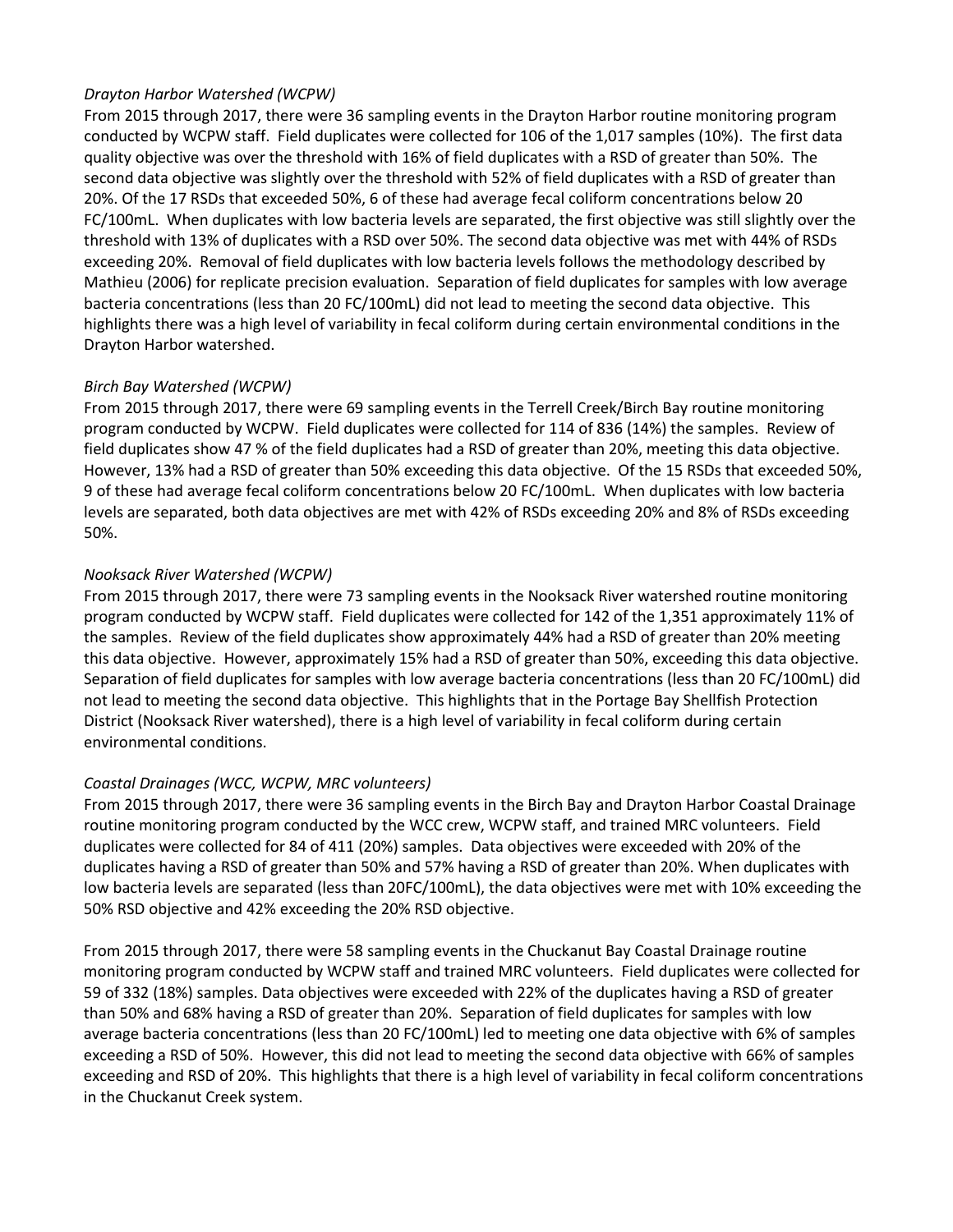## *Response to Data Objective Exceedances*

In response to not meeting data quality objectives for RSD during some sampling runs, several steps were taken midway through 2017 to help evaluate potential problems and identify solutions. Additional steps have been added to WCPW quality control measures as a result of this review.

The WCPW project lead and Whatcom Conservation District (WCD) data coordinator met with the lab supervisor and lab staff to evaluate steps for receiving and analyzing samples as well as field procedures. Additional steps that have been added to the process include field blanks, more frequent check-ins between project manager and field staff to identify changes or challenges, immediate review of field duplicates and follow up with lab when objectives are not met, aligning sample bottles with COC organization, and WCPW review of bench sheets.

## Water Quality Status in Whatcom County Creeks and Rivers

The following tables summarize how 2016 and 2017 fecal coliform results at each routine monitoring site compared to the state water quality standards. The total number of sites and the number of sites failing the standard, partially meeting the standard, and meeting the standard are summarized for each watershed. In 2017, more sites were meeting both parts of the fecal coliform standard and fewer sites were failing to meet both parts of the fecal coliform standard. More specific details for each monitoring site are provided in Appendix A.

| Watershed                | <b>Number</b> | <b>Number of Sites</b>    | <b>Number of Sites</b>       | <b>Number of Sites</b>    |
|--------------------------|---------------|---------------------------|------------------------------|---------------------------|
|                          | of Sites      | <b>Failing Both Parts</b> | <b>Failing One Part of</b>   | <b>Meeting Both Parts</b> |
|                          |               | of Standards <sup>a</sup> | <b>Standard</b> <sup>b</sup> | of Standards <sup>c</sup> |
| California Creek         | 13            | 5 (39%)                   | 4 (31%)                      | 4 (31%)                   |
| Dakota Creek             | 17            | 4 (24%)                   | 5 (29%)                      | 8 (47%)                   |
| <b>Terrell Creek</b>     | 15            | 5(33%)                    | 8 (53%)                      | 2(13%)                    |
| Nooksack River (Portage) | 15            | 7 (47%)                   | 4 (27%)                      | 4 (27%)                   |
| <b>Birch Bay Coastal</b> | 14            | 4 (29%)                   | 7 (50%)                      | 3(21%)                    |
| Drayton Coastal          | 5             | $0(0\%)$                  | 3(60%)                       | 2(40%)                    |
| Chuckanut Coastal        | 3             | $0(0\%)$                  | 2(67%)                       | 1 (33%)                   |
| <b>Totals</b>            | 82            | 25 (30%)                  | 33 (40%)                     | 24 (29%)                  |

**Table 2.** Summary of monitoring sites within each watershed in comparison to fecal coliform standards in 2016.

a- Indicates frequent elevated fecal coliform levels, b- Indicates occasional elevated fecal coliform levels (or spikes), c- Indicates consistently lower fecal coliform levels.

| Watershed                | <b>Number</b> | <b>Number of Sites</b>    | <b>Number of Sites</b>     | <b>Number of Sites</b>    |  |  |
|--------------------------|---------------|---------------------------|----------------------------|---------------------------|--|--|
|                          | of Sites      | <b>Failing Both Parts</b> | <b>Failing One Part of</b> | <b>Meeting Both Parts</b> |  |  |
|                          |               | of Standards <sup>a</sup> | Standard <sup>b</sup>      | of Standards <sup>c</sup> |  |  |
| California Creek         | 13            | 2(15%)                    | 10 (77%)                   | 1(8%)                     |  |  |
| Dakota Creek             | 17            | 1(6%)                     | 13 (76%)                   | 3(18%)                    |  |  |
| <b>Terrell Creek</b>     | 15            | 2(13%)                    | 4 (27%)                    | 9(60%)                    |  |  |
| Nooksack River (Portage) | 19            | 2(11%)                    | 8 (42%)                    | 9(47%)                    |  |  |
| <b>Birch Bay Coastal</b> | 13            | 5(38%)                    | 2(15%)                     | 6(46%)                    |  |  |
| <b>Drayton Coastal</b>   | 4             | $0(0\%)$                  | 3(75%)                     | 1(25%)                    |  |  |
| Chuckanut Coastal        | 7             | $0(0\%)$                  | 2(29%)                     | 5(71%)                    |  |  |
| <b>Totals</b>            | 88            | 12 (14%)                  | 42 (48%)                   | 34 (39%)                  |  |  |

#### **Table 3.** Summary of monitoring sites within each watershed in comparison to fecal coliform standards in 2017.

a- Indicates frequent elevated fecal coliform levels, b- Indicates occasional elevated fecal coliform levels (or spikes), c- Indicates consistently lower fecal coliform levels.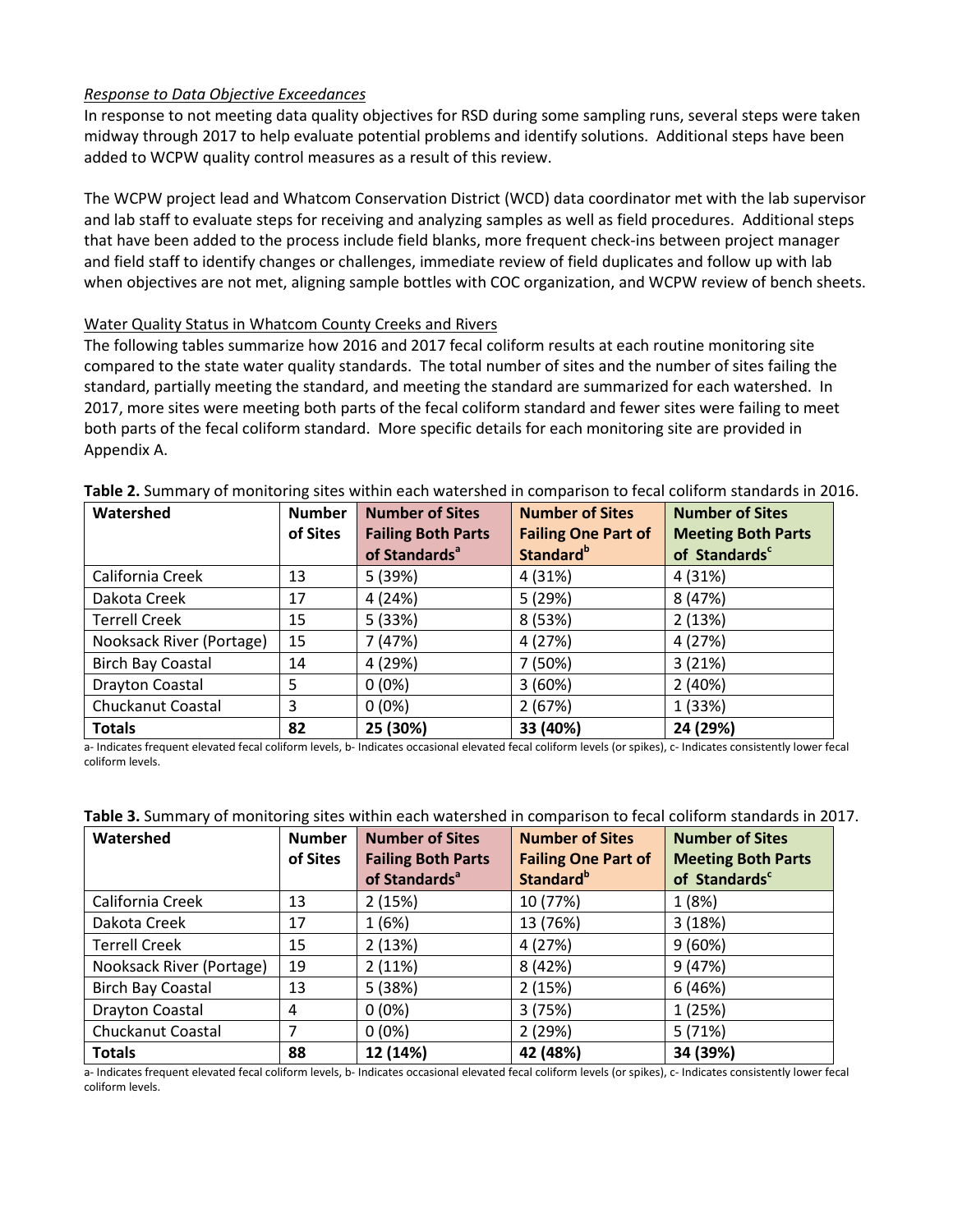At the end of 2014, when the enhanced PIC program was established, only 13% of the routine freshwater sites met water quality standards for fecal coliform. At the end of 2017, of the 88 freshwater stations with at least three years of data, 34 (39%) met the water quality standard. The following graphs compare the 2014 and 2017 levels for average fecal coliform levels at all routine sites. The bars represent the last three years of data in comparison with the black diamonds which represent the last year of data. At sites where the diamond falls below the top of the bar, there is an indication of lower bacteria levels in the last year in comparison to the last three years. The red bars indicate averages that are over two times the standard, orange bars are one to two times the standard, and blue bars meet the standard. These patterns have guided the establishment of focus areas for the PIC program.

Water quality improvements were observed in the majority of the Drayton Harbor watershed between 2014 and 2017 (Figures 1 and 2). In December 2014, 6 of 30 routine sites were over two times the standard versus one site over two times the standard in December 2017. Similarly in 2014, 15 sites met the geometric mean standard versus 22 sites meeting the standard in 2017.

Water quality improvements were observed in the majority of the Terrell Creek/Birch Bay watershed between 2014 and 2017 (Figures 3 and 4). In December 2014, 7 of 15 routine sites were over the standard versus 3 sites over the standard in December 2017. In 2017, all sites except one showed lower average bacteria levels in comparison to the last three years.

In the Nooksack River watershed, water quality improvements were also observed in the majority of sites between 2014 and 2017 (Figures 5 and 6). In December 2014, 7 of 13 routine sites with at least three years of data were over the standard versus 6 of 19 sites in December 2017. In December 2014, 2 of these 7 sites were over two times the standard for fecal coliform geometric mean. In 2017, all sites demonstrated declining bacteria levels or levels below the standard holding steady.

Water quality in the coastal drainages is generally meeting standards for fecal coliform geometric mean with the exception of four sites discharging into Birch Bay (Figures 7, 8, and 9). Three of these four sites demonstrated higher levels in 2017 in comparison to the previous three years.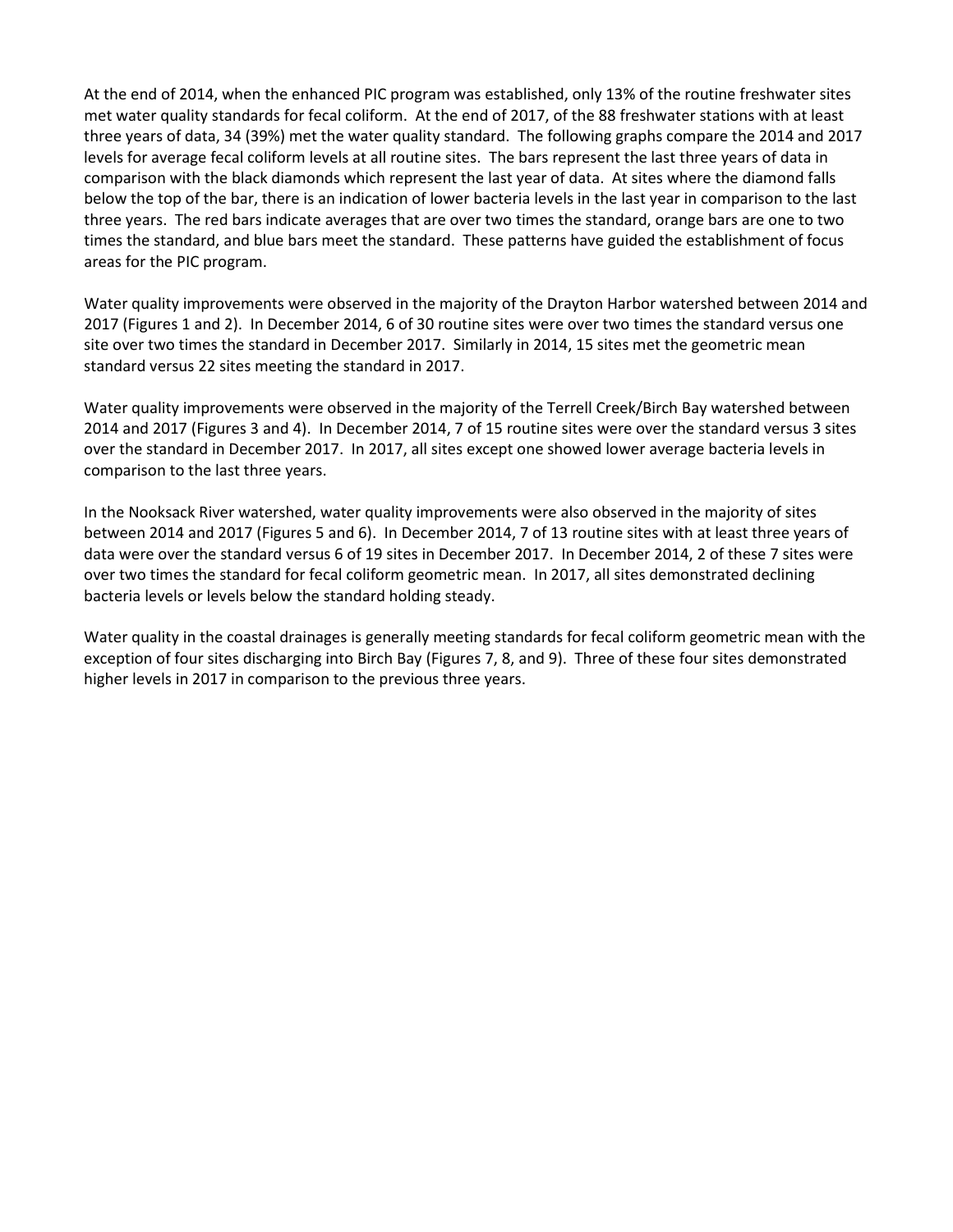#### *Drayton Harbor Watershed*



**Figure 1. Fecal coliform geometric means for California and Dakota Creek sites within the Drayton Harbor watershed for**  the period of January 2012 to December 2014. Bars indicate the geometric mean for a three year period and the black diamonds represent a one year geometric mean. Diamonds above the bars indicate increasing bacteria levels over the last year of the three year period. Red bars indicate levels over two times the standards, orange bars indicate one to two times the standards, and blue bars indicate meeting the geometric mean standard.



**Figure 2. Fecal coliform geometric means for California and Dakota Creek sites within the Drayton Harbor watershed for**  the period of January 2015 to December 2017. Bars indicate the geometric mean for a three year period and the black diamonds represent a one year geometric mean. Diamonds above the bars indicate increasing bacteria levels over the last year of the three year period. Red bars indicate levels over two times the standards, orange bars indicate levels one to two times the standards, and blue bars indicate levels meeting the geometric mean standard.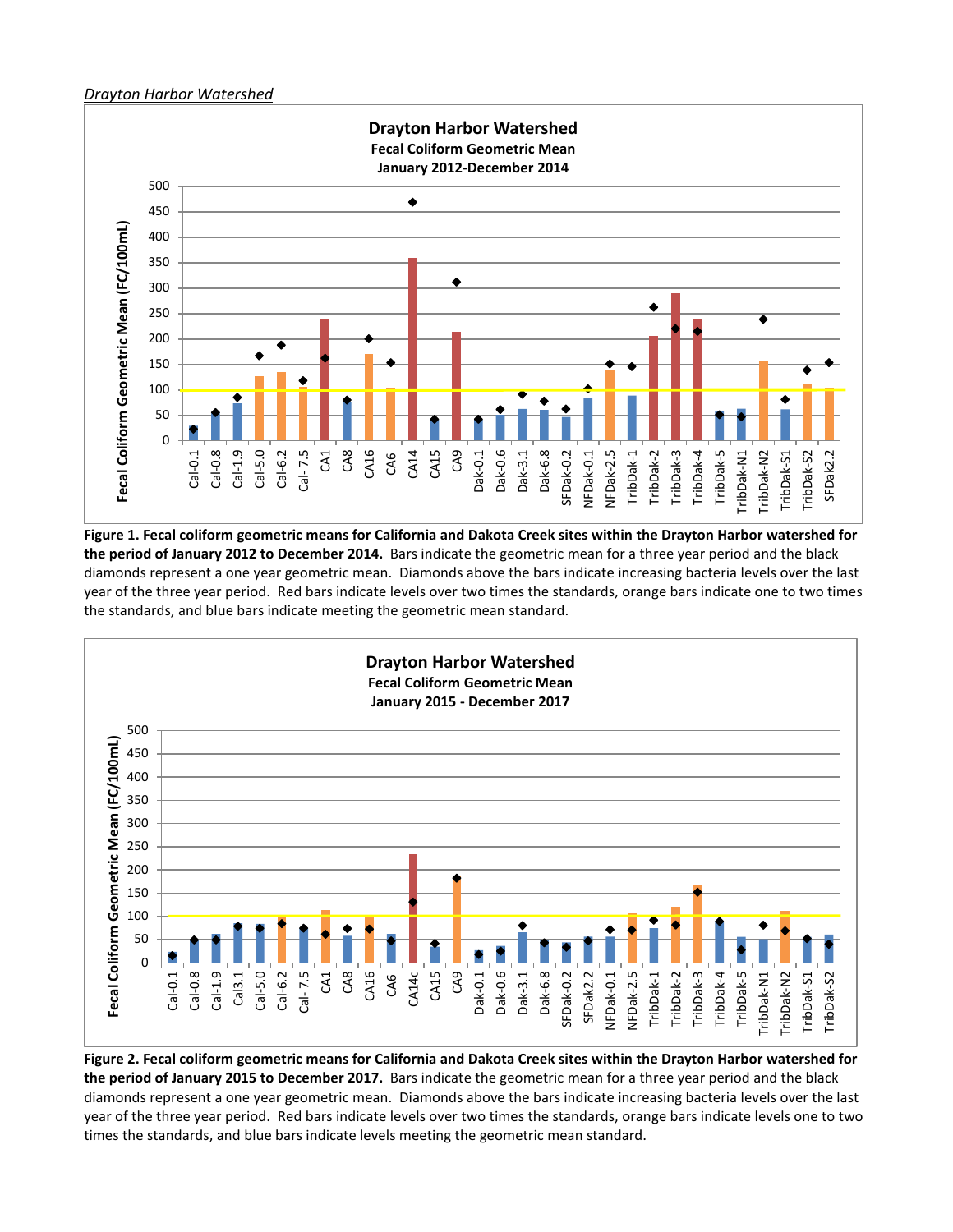#### *Terrell Creek Watershed*



**Figure 3. Fecal coliform geometric means for Terrell Creek sites for the period of January 2012 to December 2014.**Bars indicate the geometric mean for a three year period and the black diamonds represent a one year geometric mean. Diamonds above the bars indicate increasing bacteria levels over the last year of the three year period. Orange bars indicate levels one to two times the standards and blue bars indicate levels meeting the geometric mean standard. No samples had been collected for site TribFin0 in 2014.



**Figure 4. Fecal coliform geometric means for Terrell Creek sites for the period of January 2015 to December 2017.**Bars indicate the geometric mean for a three year period and the black diamonds represent a one year geometric mean. Diamonds below the bars indicate decreasing bacteria levels over the last year of the three year period. Orange bars indicate levels one to two times the standards and blue bars indicate levels meeting the geometric mean standard.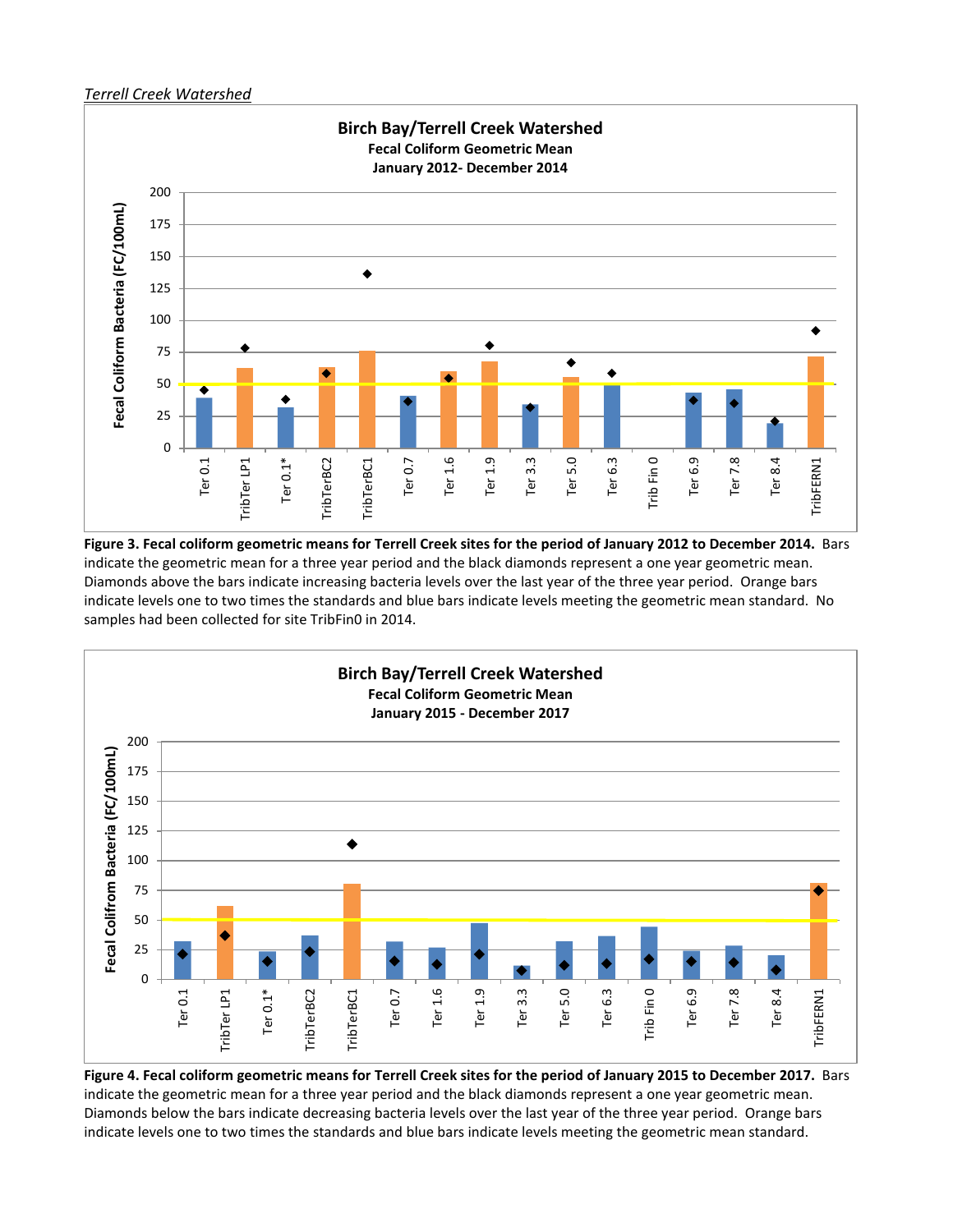#### *Nooksack River*



**Figure 5. Fecal coliform geometric means for Nooksack River watershed sites for January 2012 to December 2014.**Bars indicate the geometric mean for a three year period and the black diamonds represent a one year geometric mean. Diamonds above the bars indicate increasing bacteria levels over the last year of the three year period. Red bars indicate levels over two times the standards, orange bars indicate levels one to two times the standards, and blue bars indicate levels meeting the geometric mean standard. All sites without a bar did not have three years of data collected in 2014.



**Figure 6. Fecal coliform geometric means for Nooksack River watershed sites for January 2015 to December 2017.**Bars indicate the geometric mean for a three year period and the black diamonds represent a one year geometric mean. Diamonds below the bars indicate decreasing bacteria levels over the last year of the three year period. Red bars indicate levels over two times the standards, orange bars indicate levels one to two times the standards, and blue bars indicate levels meeting the geometric mean standard.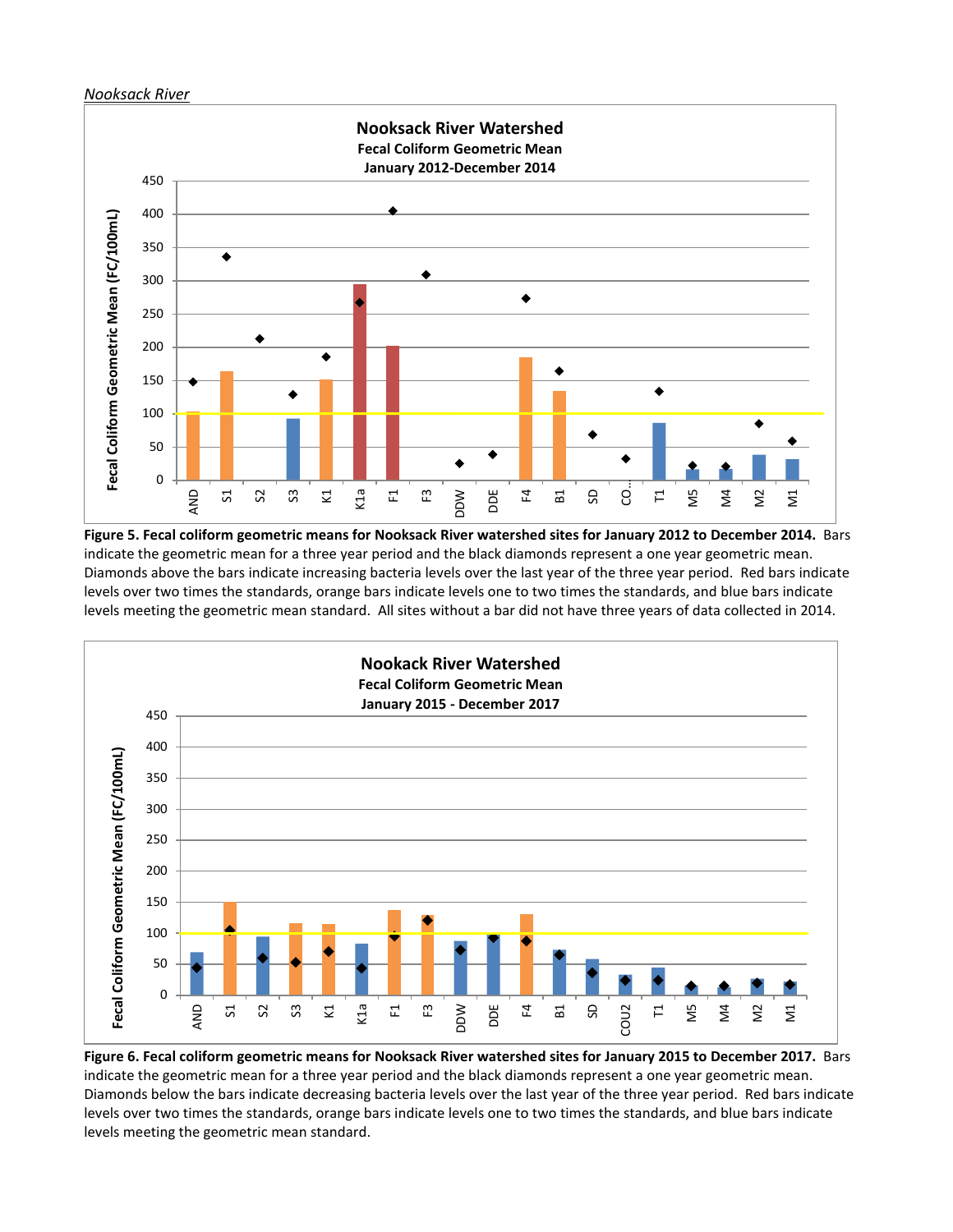#### *Birch Bay Coastal*



**Figure 7. Fecal coliform geometric means for Birch Bay coastal drainages for the period of January 2015 to December 2017.**Bars indicate the geometric mean for a three year period and the black diamonds represent a one year geometric mean. Diamonds above the bars indicate increasing bacteria levels over the last year of the three year period. Orange bars indicate levels one to two times the standards and blue bars indicate levels meeting the geometric mean standard.





**Figure 8. Fecal coliform geometric means for Drayton Harbor coastal drainages for the period of January 2015 to**  December 2017. Bars indicate the geometric mean for a three year period and the black diamonds represent a one year geometric mean. Diamonds above the bars indicate increasing bacteria levels over the last year of the three year period. Blue bars indicate levels meeting the geometric mean standard.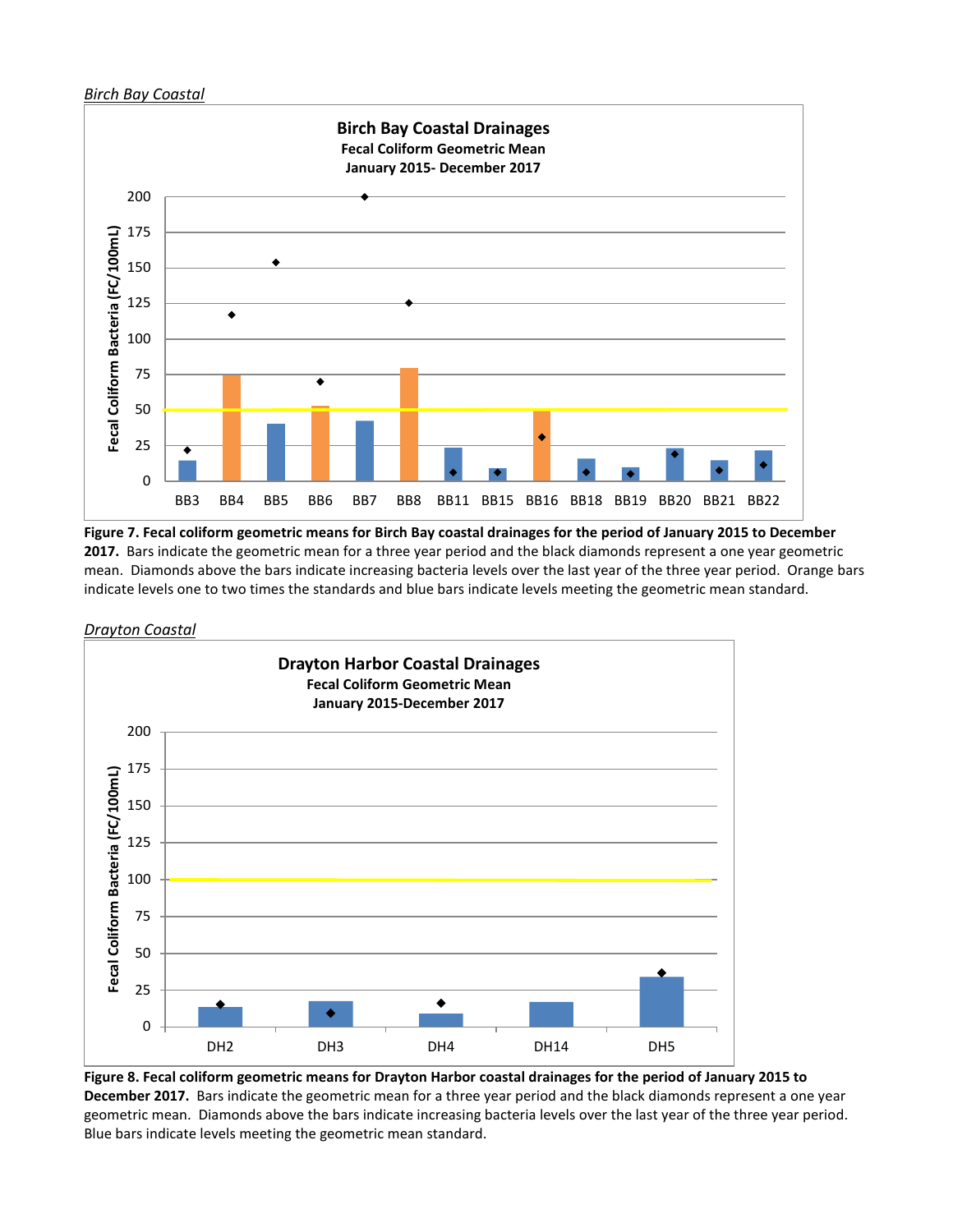#### *Chuckanut Coastal*



**Figure 9. Fecal coliform geometric means for Chuckanut Bay coastal drainages for the period of January 2015 to December 2017.** Bars indicate the geometric mean for a three year period and the black diamonds represent a one year geometric mean. Diamonds above the bars indicate increasing bacteria levels over the last year of the three year period. Blue bars indicate levels meeting the geometric mean standard.

## Water Pollution Clean Up Programs

Through the enhanced PIC program, Whatcom County watersheds discharging to marine waters are ranked and drainage-specific water quality improvement strategies are developed and implemented through community outreach and engagement for the highest priority areas. Each year staff determines the extent of priority areas that can be targeted based upon staff and other resource availability. Whatcom County, in partnership with the Whatcom Conservation District, work with landowners to identify and implement community solutions to elevated fecal coliform bacteria levels. Through community engagement, technical assistance, and incentive programs a community sense of ownership and stewardship is developed for neighborhood creeks. A regulatory backstop is utilized as a final tool when elevated fecal coliform levels remain in an area and where landowners have selected not to participate in the voluntary program and there are egregious or repeated violations of regulations.

Once high ranking drainages are identified through routine monitoring, bracketed monitoring is needed to help track down hot spots in the drainage and identify stretches of the creek to be targeted for outreach, technical assistance, and financial assistance programs. Developing a framework for improving water quality is most effective when hot spots or areas of consistently high bacteria levels can be identified within the neighborhood creek. Microbial source tracking and monitoring surrogate parameters may be used to assist landowners in developing a greater understanding of the bacteria sources within their neighborhood creek and where to focus best management practices. The use of these techniques will be limited to areas where very specific questions about bacteria sources have been identified.

When landowners are asked to change their practices to improve water quality, it is important to make these changes as easy as possible to implement. Two key resources that assist landowners to implement new farm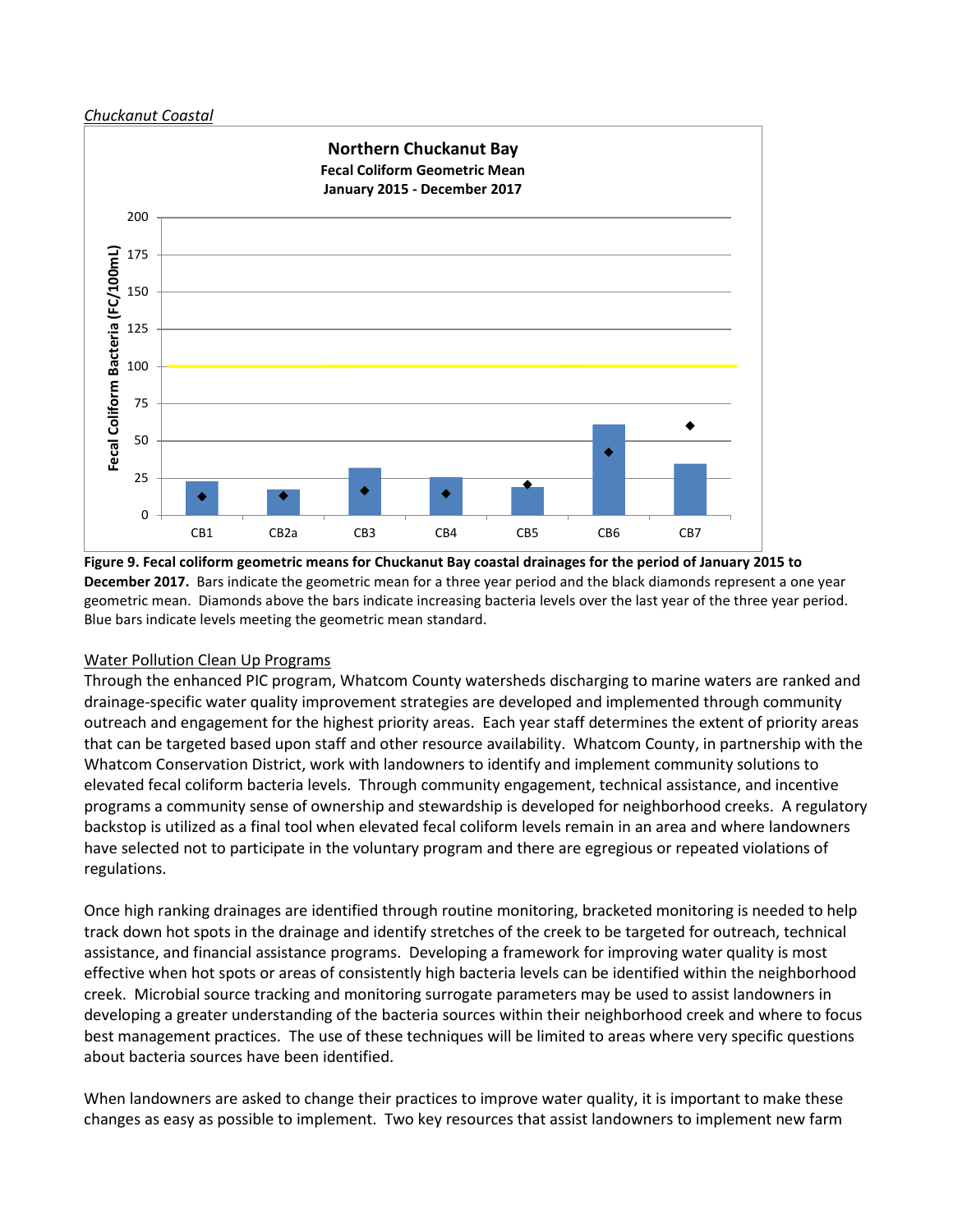management practices and repairs to OSS are technical and financial assistance. Agricultural Best Management Practices (BMP) technical assistance is provided by the Whatcom Conservation District. A small grants (or costshare) program for agricultural BMPs is available to landowners. Rebates for septic system operation and maintenance practices and low-interest loans for landowners replacing or making repairs to their OSS are also available.

## **Ranking Purpose, Criteria, and Methods**

Through this program, watersheds in Whatcom County that discharge to marine waters have been ranked by order of priority for Whatcom County water quality improvement programs. Drainage-specific water quality improvement strategies are developed and implemented for the highest priority drainages first.

The following ranking methods are an adaptation of the ranking methods used for the Kitsap County PIC Program (KCHD 2011). They consider water quality status (short and moderate-term) and potential public health threats. The application of the ranking methods to the routine monitoring stations identifies priority areas for water quality improvement projects. Some routine monitoring sites did not have three years of data as of December 2017 and thus were not included in the 2017 ranking process.

The water quality status category evaluated waterbodies based upon the most current water quality data available. Water quality data were evaluated for the most recent calendar year and the previous three years (Appendix A). The data objective was a minimum of monthly sampling; however, some sites were not able to be sampled every month due to no or low flow conditions. Data for each site were compared to applicable standards for that waterbody.

The criteria and associated scores are described below for the five categories analyzed: annual geometric mean, annual 90<sup>th</sup> percentile, three year geometric mean, three year geometric mean for the dry season, and three year geometric mean for the wet season. Additionally, each site was scored for current status of the shellfish growing area to which the waterbody discharges. For each monitoring site, points were assigned for each of these five categories and the sum of the five scores was multiplied by the shellfish growing area score. The scores for each monitoring site are included in Appendix C.

## Scoring Formula:

Total Water Quality Score = (12month GM score + 12month %score + 3year GM score + 3yeardry GMscore + 3yearwet GMscore)\* shellfish growing area score

## Twelve Month (2017) Geometric Mean:

- Creek meets the standard for FC geometric mean during most recent calendar year 0 points.
- Creek 2017 geometric mean is 1 to 5 times the standard  $-$  2 points.
- Creek 2017 geometric mean is over 5 times the standard  $-4$  points.

## Twelve Month (2017)  $90<sup>th</sup>$  Percentile:

- Creek meets the standard for FC 90<sup>th</sup> percentile during most recent calendar year  $-$  0 points.
- Creek 2017  $90^{th}$  percentile is 1 to 5 times the standard 2 points.
- Creek 2017 90<sup>th</sup> percentile is over 5 times the standard  $-4$  points.

## Three Year Geometric Mean:

- Creek FC three-year geometric mean meets the standard– 0 points.
- Creek FC three-year geometric mean is 1 to 2 times the standard 1 point.
- Creek FC three-year geometric mean is 2 to 5 times the standard 2 points.
- Creek FC three-year geometric mean is 5 to 10 times the standard  $-4$  points.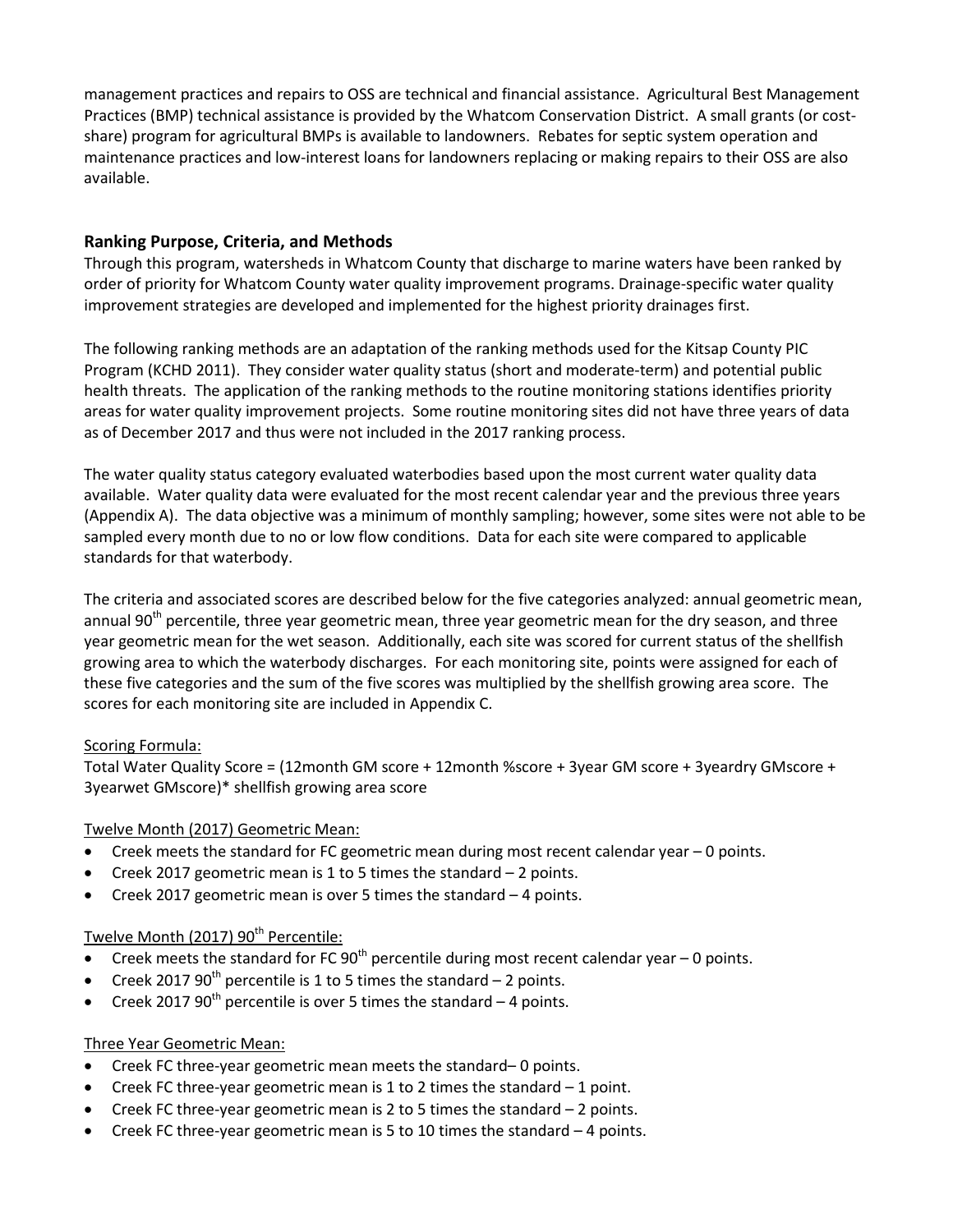• Creek FC three-year geometric mean is greater than 10 times the standard – 6 points.

## Three Year Geometric Mean for Dry Season:

- Creek FC three-year dry season geometric mean (May-September) meets standard– 0 points.
- Creek FC three-year dry season geometric mean (May-September) is 1 to 2 times standard 1 point.
- Creek FC three-year dry season geometric mean (May-September) is 2 to 5 times standard 2 points.
- Creek FC three-year dry season geometric mean (May-September) is 5 to 10 times standard 4 points.
- Creek FC three-year dry season geometric mean (May-September) is greater than 10 times standard 6 points.

## Three Year Geometric Mean for Wet Season:

- Creek FC three-year wet season geometric mean (October- April) meets standard– 0 points.
- Creek FC three-year wet season geometric mean (October- April) is 1 to 2 times standard 1 point.
- Creek FC three-year wet season geometric mean (October- April) is 2 to 5 times standard 2 points.
- Creek FC three-year wet season geometric mean (October- April) is 5 to 10 times standard 4 points.
- Creek FC three-year wet season geometric mean (October- April) is greater than 10 times standard 6 points.

## Shellfish Growing Area Score:

- Recreational, tribal, and commercial shellfish growing area with no advisory or closure  $-1$  point.
- Closed recreational shellfish growing area 2 points.
- Threatened tribal or commercial shellfish growing area  $-2.5$  points.
- Closed or conditionally approved tribal or commercial shellfish growing area 3 points.

## **Ranking Results**

The water quality scores were calculated for all monitoring stations that had three years of data (Appendix C). Higher points indicate higher levels of bacterial impairment. The top five ranked drainages for Whatcom County water quality improvement projects based upon 2017 data and the above described ranking criteria and scores are:

- 1. CA14c- California Creek (33 points)
- 2. CA9- California Creek ( 24 points)
- 3. TribDak3- Dakota Creek (24 points)
- 4. S1- Scott Ditch (24 points)
- 5. F3- Fishtrap Creek/Double Ditch (21 points)

## **Discussion**

## Drayton Harbor

Three of 31 routine sites (CA14c, CA9, TribDak3) in the Drayton Harbor watershed ranked in the top five priority areas for the PIC Program. The Dakota and California Creek watersheds are the two major areas discharging to Drayton Harbor. While 810 acres of shellfish growing area were upgraded in Drayton Harbor in 2016, a large portion of the harbor remains closed to harvesting. In 2017, the marine sites near the tidal channels for Dakota and California Creek had "of Concern" status based upon shellfish growing area classification standards. This was an improvement for the Dakota Creek station, however, still an indicator of impact to marine waters by creek water quality under certain environmental conditions.

CA14c and CA9 are seasonal creeks located in the upper portion of the California Creek watershed above Cal6.5. This area was identified as being in most need of fecal coliform reductions through the *Draft Drayton Harbor Watershed Fecal Coliform Total Maximum Daily Load: Water Quality Improvement Report* (Hood and Mathieu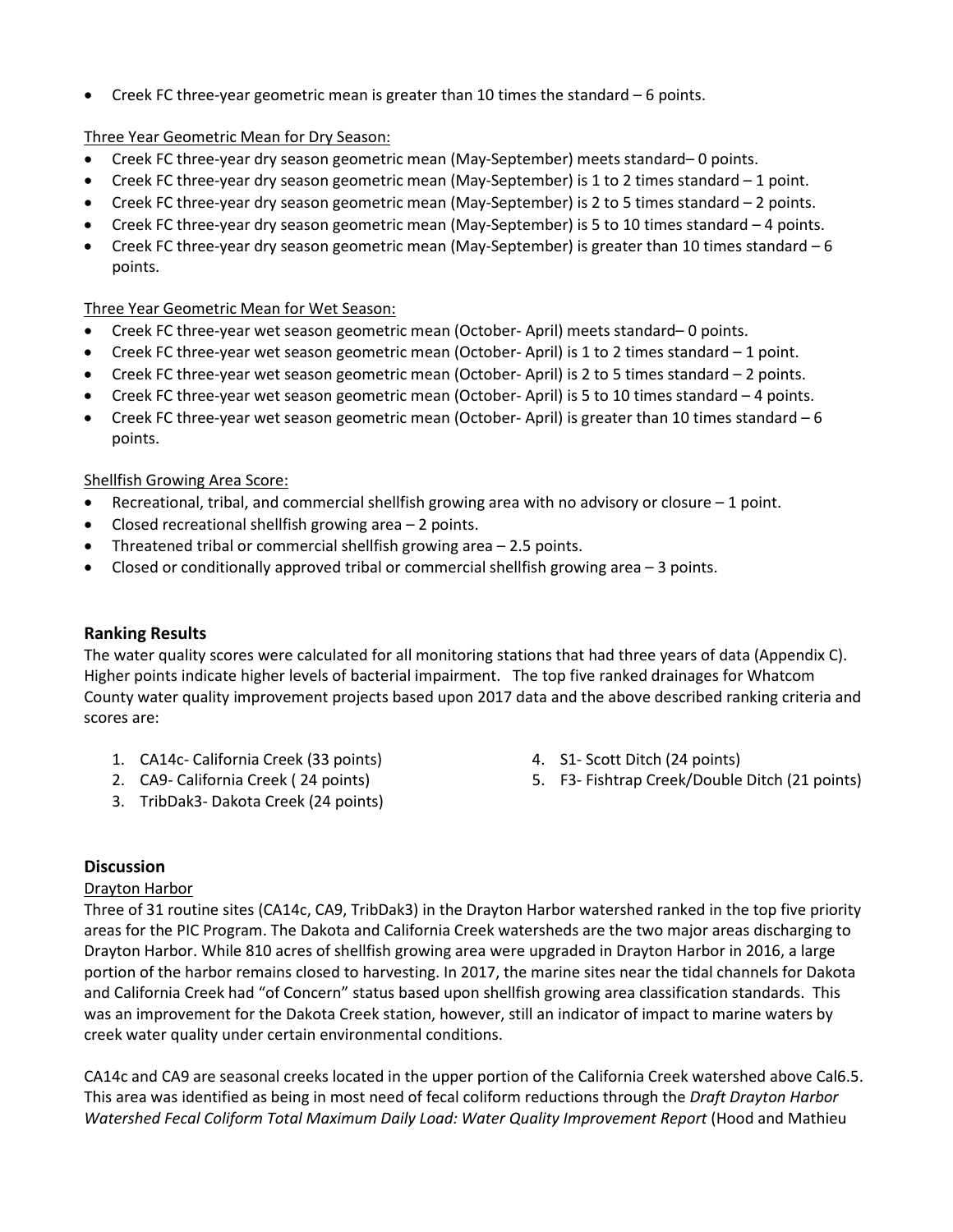2010). CA14 has shown consistently high bacteria levels since 2006 when the creek was first monitored. Bacteria levels appear to be improving over the past six months. The 2017 geometric mean was 130 cfu/100mL in comparison to the three year geometric mean of 235 cfu/100mL. The highest bacteria levels in this drainage continue to be observed during the dry season (Appendix A). The 2017 geometric mean for CA9 was 180 cfu/100mL in comparison to the three year geometric mean of 190 cfu/100mL. Fifty percent of the 2017 samples exceeded 200FC/100mL at each of these sites.

TribDak3 is a perennial creek located in the lower portion of the Dakota Creek watershed. TribDak3 had a 2017 geometric mean of 150 cfu/100mL in comparison to the three year geometric mean of 170 cfu/100mL. The highest bacteria levels in this drainage continue to be observed during the dry season. Over forty percent of the samples in 2017 exceeded 200FC/100mL.

## Nooksack River Watershed

Two of 19 routine sites (F3, S1) in the Nooksack River watershed ranked in the top five priority areas for the PIC Program. Although water quality improvements have been observed throughout the Nooksack River watershed over the past three years, several sites are still not meeting standards for fecal coliform and the Portage Bay shellfish growing areas continue to show impacts during large rain events and have season harvesting restrictions.

Double-Ditch/Pepin Creek (F3) is a perennial creek located in the Fishtrap watershed on both sides of the international boundary. Fishtrap Creek discharges into the Nooksack River between Lynden and Ferndale and is one of the two largest creeks in the Lower Nooksack system. F3 had a 2017 geometric mean of 120 cfu/100mL in comparison to the three year geometric mean of 130 cfu/100mL. About forty percent of the samples in 2017 exceeded 200FC/100mL. Scott Ditch (S1) is a perennial creek that discharges into the Nooksack River between Lynden and Ferndale. The 2017 geometric mean was 105 cfu/100mL in comparison to the three year geometric mean of 150 cfu/100mL. Over thirty percent of the samples collected at S1 in 2017 exceeded 200FC/100mL.

## Other Areas

Three areas with emerging issues will be added to the routine monitoring program this year, coastal discharges on the east side of Drayton Harbor, Jordan Creek, and Sumas River. All of these watershed areas have demonstrated elevated bacteria levels that are impacting shellfish growing areas or Canadian waters.

## **Recommendations**

The following are recommendations for 2018 County water quality improvement programs in the priority areas described above (Figure 10).

- Priority Area 1- Upper California Creek Watershed: There are several tributaries with elevated bacteria levels that are located in the upper California Creek watershed. Outreach to landowners and opportunities for technical and financial assistance to identify and address non-dairy livestock and septic issues in these areas should continue.
	- o Continue enhanced water quality monitoring and landowner communication in Brown-Malloy drainage (CA14c). This is a seasonal creek located in the upper California Creek watershed and is generally dry for 3-4 months of the year. Work has been underway in this drainage for several years and significant improvements have been observed in the past twelve months. While this area should remain a priority, a greater priority should be placed on high ranking perennial creeks.
	- o Continue enhanced water quality monitoring in the Fox Road drainage (CA9) to identify hot spots and potential sources of bacteria. This is a smaller creek with low to no flow during the dry season. Outreach to landowners with potential bacteria sources should be expanded in this drainage.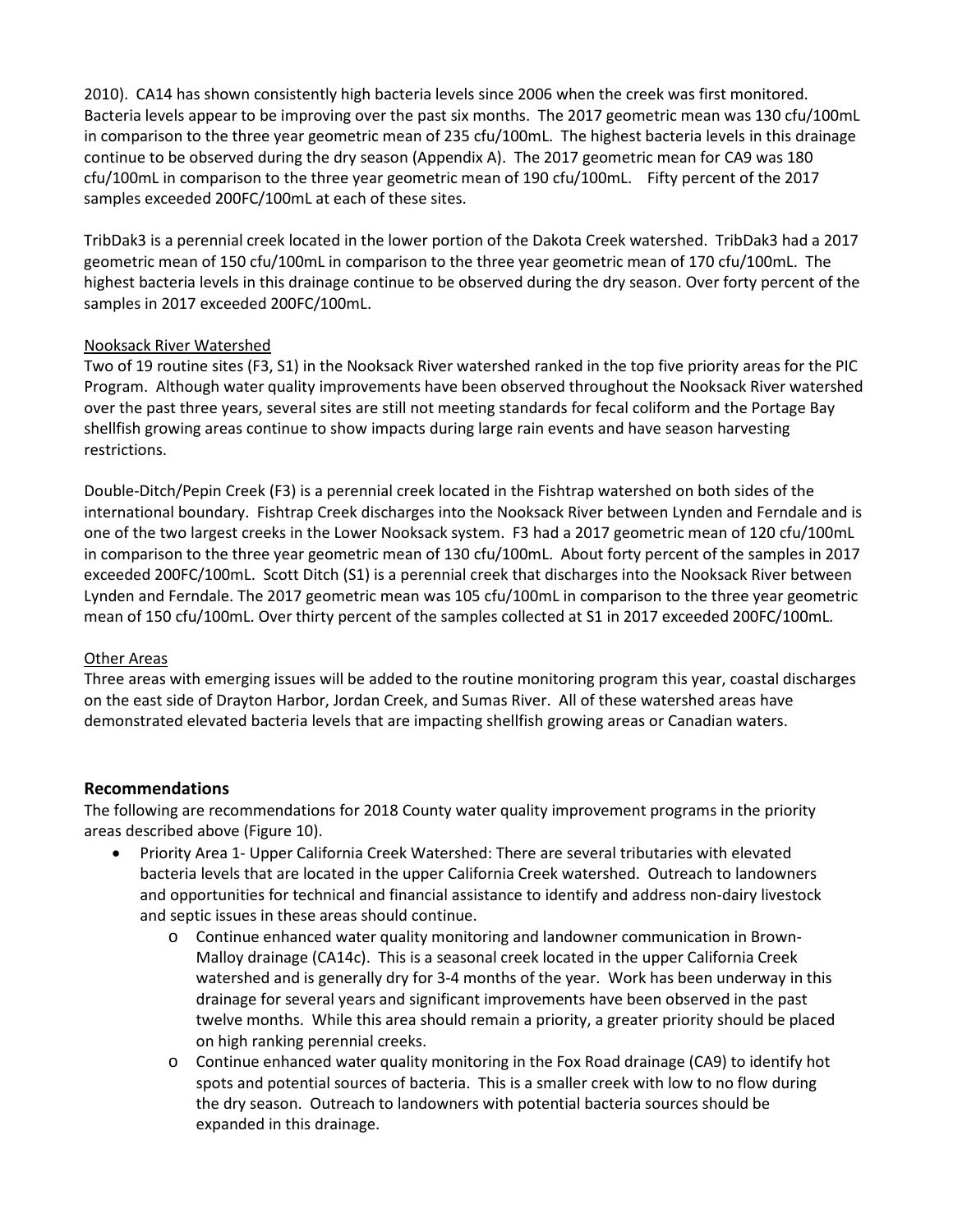- Priority Area 2- In 2014, PIC work began in the Lower Dakota drainage (TribDak2, TribDak3, TribDak4). Water quality improvements have been observed in all three drainages with TribDak4 now meeting the fecal coliform geometric mean standard. Work has included enhanced monitoring, technical and financial assistance for non-dairy livestock management and septic systems. While water quality has improved substantially, continued identification and reduction of bacteria sources are needed in TribDak3 in particular. Enhanced monitoring should continue in 2018 as well as additional outreach and follow up with landowners.
- Priority Area 3- Water quality improvements have been observed in the Scott Ditch watershed over the past three years, however levels continue to fail water quality standards. WCPW will coordinate with the South Lynden Watershed Improvement District to identify opportunities to support water quality monitoring and improvement efforts.
- Priority Area 4- Water quality improvements have been observed in the Fishtrap Creek watershed over the past three years, however levels continue to fail water quality standards. WCPW and the WCD will continue partnering with the North Lynden Watershed Improvement District to conduct water quality monitoring and support improvement efforts. Communication with Canadian partners regarding water quality patterns will continue and opportunities to share resources and successful methods for improving water quality will be further explored and pursued.
- Additional Areas- Three new areas will be added to the PIC Program in 2018. These are based upon water quality trends in marine areas and cross-boundary waters.
	- o Drayton Urban- The active commercial shellfish growing area in Drayton Harbor is located on the eastern side of the harbor. There are several seasonal drainages that discharge directly to the east side of Drayton Harbor. Elevated bacteria levels have been observed in these areas in previous studies. Expanded monitoring will provide information to assist work with the City of Blaine and Port of Bellingham in the urban portions of this watershed.
	- o Jordan Creek- Jordan Creek discharges into the northern portion of Lummi Bay, another critical shellfish growing area for the Lummi Nation. Increasing bacteria levels have been observed at the DOH marine site 286 in Lummi Bay, near the mouth of Jordan Creek. A new PIC focus area is being established in the Jordan Creek watershed to reduce bacteria levels prior to a downgrade in the shellfish growing area.
	- o Sumas River- The Sumas River flows to the north into Canada and the Fraser River basin. Agriculture and rural residential are the dominant land uses in Whatcom County adjacent to the international border. Elevated bacteria levels have been observed in this area through source identification monitoring and previous studies. A TMDL for bacteria in Johnson Creek (a subwatershed of the Sumas) was established in 2000 (Butkus et al. 2000). In order to support cross-border work in Drayton Harbor, Bertrand Creek, and Fishtrap Creek, routine monitoring sites will be established in the Sumas watershed in 2018.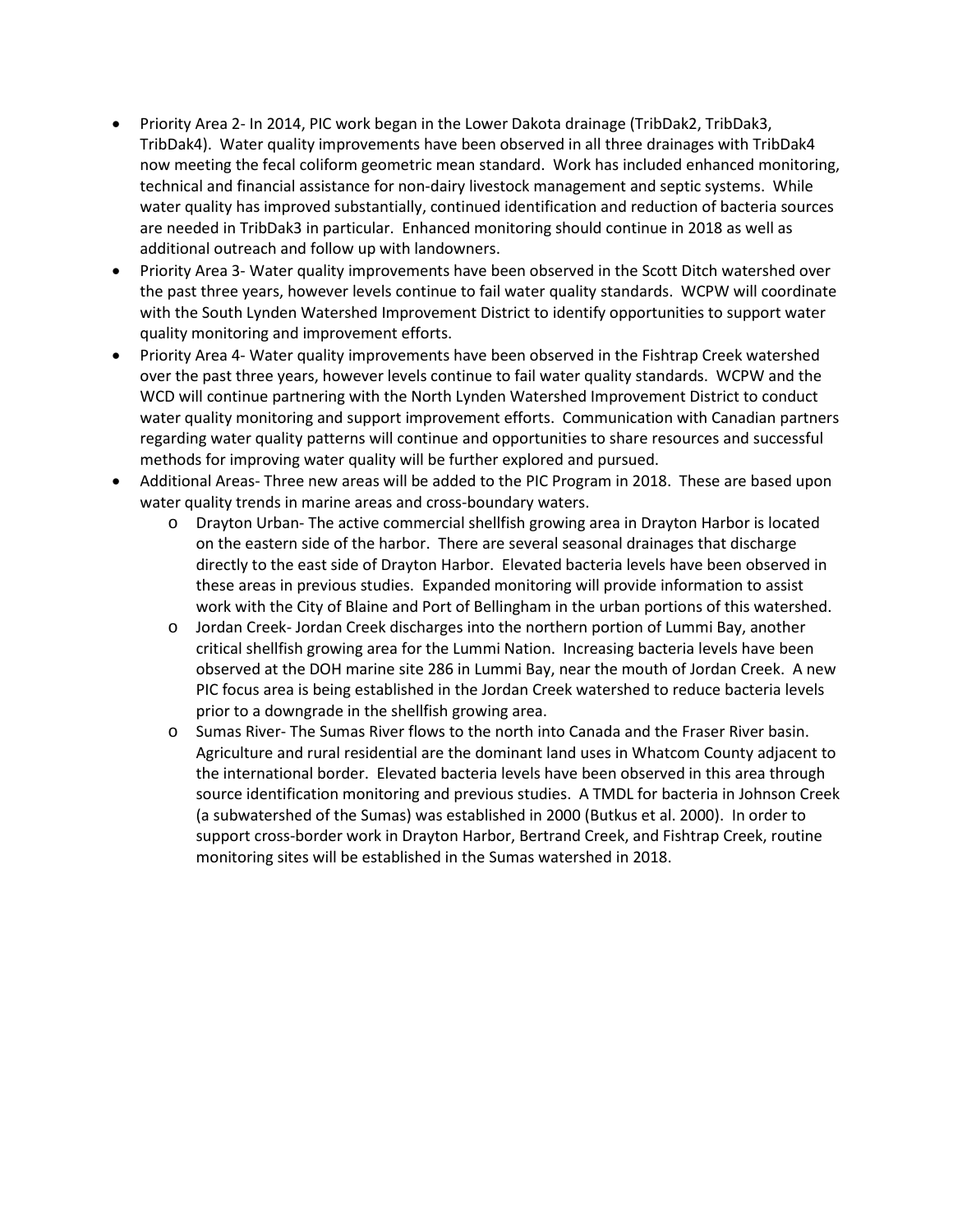

**Figure 10.** This map illustrates ranked drainages for the Whatcom County Pollution Identification and Control (PIC) Program for 2018. The water quality scores are reflective of calculations included in Appendices A and C. Red dots indicate highest priority drainages (water quality score ≥ 20), orange dot indicate moderate priority drainages (water quality score 15-19), yellow dot indicates low priority (water quality score 6-14), and green dot indicates lowest priority (water quality score 0-5). Drainages shaded in light yellow are existing Drayton Harbor watershed focus areas, drainages shaded in light green are existing Nooksack River watershed focus areas, and drainages shaded in orange are new priority areas to be considered for 2018.

## **References**

BKCHD (Bremerton-Kitsap County Health District). *Manual of Protocol: Fecal Coliform Bacteria Pollution Identification and Correction Projects.* Kitsap County Surface and Storm Water Program.

Blake, S. and B. Peterson. 2005. *WRIA1 Watershed Management Plan- Phase 1.* WRIA1 Watershed Management Project.

Butkus, S., M. Wills. and S. Hood. 2000. *Johnson Creek Watershed Total Maximum Daily Load: Submittal Report*. Washington State Department of Ecology. Publication No. 00-10-033.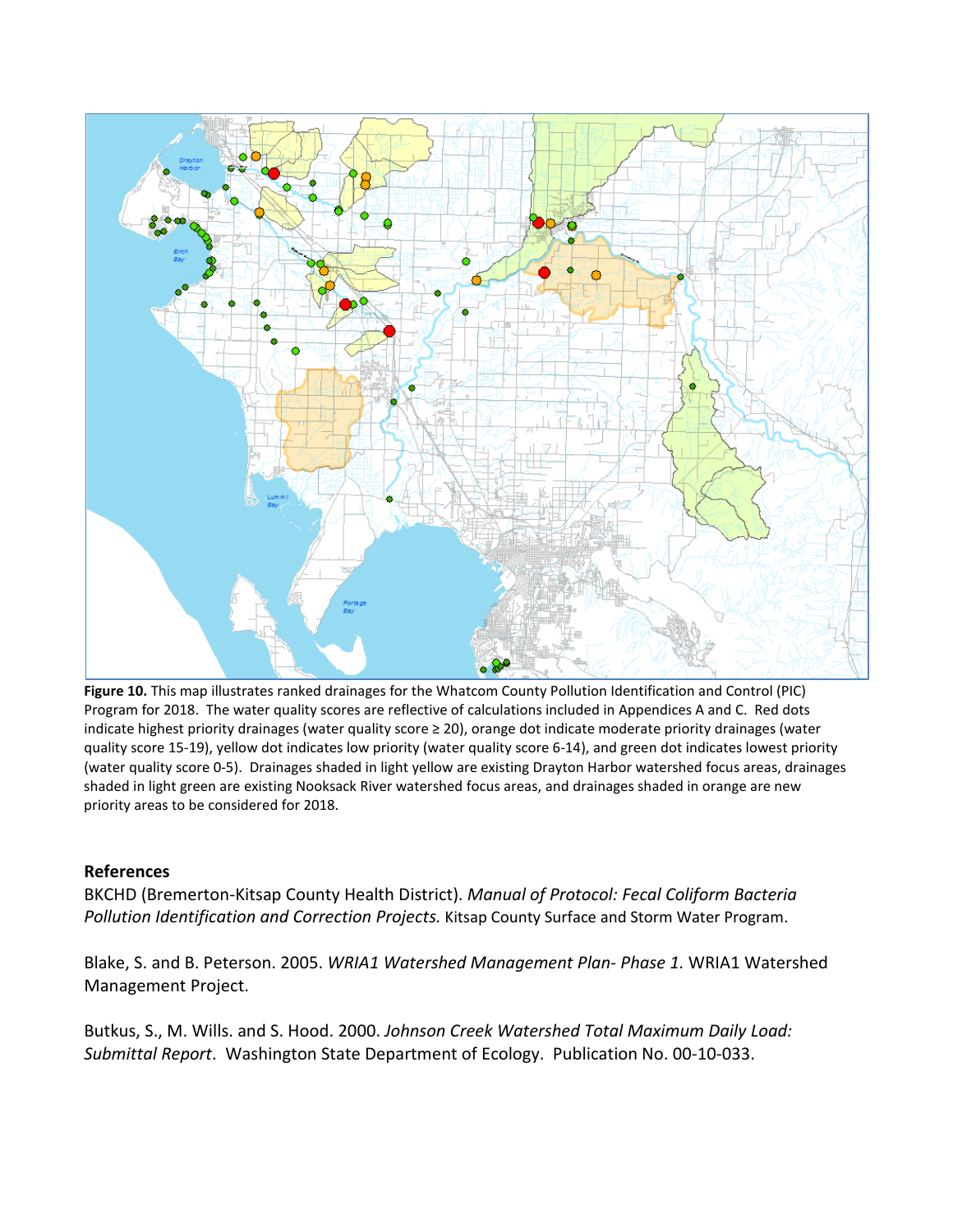Hood, S. and N. Mathieu. 2010. *Draft Drayton Harbor Watershed Fecal Coliform Total Maximum Daily Load: Water Quality Improvement Report*. Washington State Department of Ecology.

KCHD (Kitsap County Health District). 2011. *2011 Priority Area Work List Fecal Pollution Identification and Correction*. Kitsap County Surface and Storm Water Program.

Mathieu, N. 2006. Replicate Precision for 12 TMDL Studies and Recommendations for Precision Measurement Quality Objectives for Water Quality Parameters. Washington State Department of Ecology. Publication No. 06-03-044.

WCPW (Whatcom County Public Works) 2008. *County Response Strategy for High Bacteria Counts in Shellfish Protection Districts*. Whatcom County Public Works- Natural Resources.

WCPW (Whatcom County Public Works) 2009. *Standard Operating Procedures: Direct Grab Sample Collection with Sample Bottle for Fecal Coliform or Nutrient Analysis.* Whatcom County Public Works-Natural Resources.

WCPW (Whatcom County Public Works) 2013. *Whatcom County Water Quality Monitoring: Fecal Coliform Quality Assurance Project Plan.* Whatcom County Public Works- Natural Resources.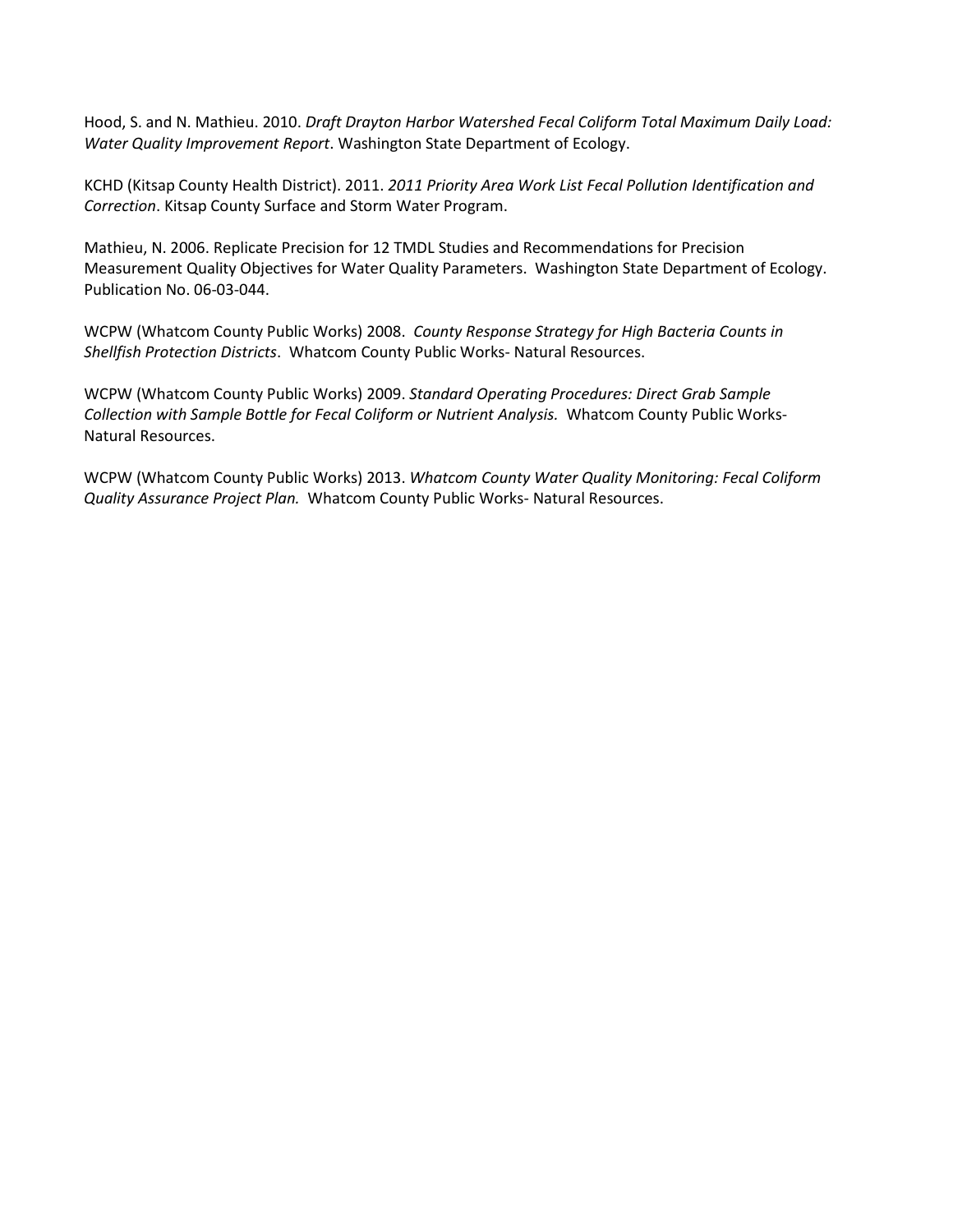|                   |                   | 2017           |            |             |                     |       | 2015-2017 GMV |       |
|-------------------|-------------------|----------------|------------|-------------|---------------------|-------|---------------|-------|
| Project           | <b>Station</b>    | #              | <b>GMV</b> | $\% > 200*$ | 2017 Meets<br>Std?  | A11   | Wet           |       |
| Area              |                   |                |            |             |                     |       |               | Dry   |
| <b>BB Coastal</b> | BB7               | 5              | 418.1      | 80.0        | <b>Exceeds Both</b> | 47.6  | 34.1          | 98.0  |
| <b>BB Coastal</b> | BB5               | 5              | 153.8      | 60.0        | <b>Exceeds Both</b> | 40.5  | 21.8          | 188.1 |
| <b>BB Coastal</b> | BB8               | 11             | 125.4      | 54.5        | <b>Exceeds Both</b> | 79.5  | 101.3         | 31.8  |
| <b>BB Coastal</b> | BB4               | 6              | 117.0      | 50.0        | <b>Exceeds Both</b> | 74.5  | 50.3          | 198.8 |
| <b>BB Coastal</b> | BB <sub>6</sub>   | 8              | 70.0       | 50.0        | <b>Exceeds Both</b> | 52.3  | 39.4          | 50.2  |
| <b>BB Coastal</b> | BB <sub>3</sub>   | $\overline{7}$ | 21.8       | 14.3        | <b>Exceeds One</b>  | 14.6  | 18.8          | 7.9   |
| <b>BB Coastal</b> | <b>BB21</b>       | 9              | 7.5        | 22.2        | <b>Exceeds One</b>  | 14.8  | 18.1          | 3.7   |
| <b>BB Coastal</b> | <b>BB16</b>       | 9              | 31.0       | 0.0         | <b>Meets Both</b>   | 50.3  | 56.4          | 26.7  |
| <b>BB Coastal</b> | <b>BB20</b>       | 9              | 19.1       | 0.0         | <b>Meets Both</b>   | 23.3  | 21.0          | 35.1  |
| <b>BB Coastal</b> | <b>BB22</b>       | 8              | 11.4       | 0.0         | <b>Meets Both</b>   | 21.7  | 24.9          | 9.1   |
| <b>BB Coastal</b> | <b>BB15</b>       | $\overline{7}$ | 6.2        | 0.0         | <b>Meets Both</b>   | 9.1   | 8.8           | 11.6  |
| <b>BB Coastal</b> | <b>BB11</b>       | 4              | 6.2        | 0.0         | <b>Meets Both</b>   | 23.6  | 15.6          | 101.8 |
| <b>BB Coastal</b> | <b>BB19</b>       | 5              | 5.0        | 0.0         | <b>Meets Both</b>   | 9.9   | 9.9           |       |
| California        | CA9               | 10             | 182.2      | 50.0        | <b>Exceeds Both</b> | 187.9 | 167.1         | 240.4 |
| California        | CA14c             | 8              | 130.9      | 50.0        | <b>Exceeds Both</b> | 233.7 | 188.3         | 986.8 |
| California        | Cal 6.2           | 12             | 84.0       | 25.0        | <b>Exceeds One</b>  | 101.9 | 59.5          | 216.7 |
| California        | Cal 7.5           | 10             | 74.6       | 40.0        | <b>Exceeds One</b>  | 75.0  | 57.0          | 126.6 |
| California        | Cal 5.0           | 12             | 74.0       | 33.3        | <b>Exceeds One</b>  | 83.9  | 54.3          | 154.3 |
| California        | CA8               | 9              | 73.5       | 11.1        | <b>Exceeds One</b>  | 58.1  | 46.3          | 128.7 |
| California        | CA16              | 12             | 72.3       | 16.7        | <b>Exceeds One</b>  | 100.4 | 43.4          | 389.9 |
| California        | CA1               | 12             | 61.3       | 25.0        | <b>Exceeds One</b>  | 113.0 | 50.0          | 354.7 |
| California        | Cal 1.9           | 12             | 49.4       | 25.0        | <b>Exceeds One</b>  | 62.3  | 46.3          | 94.2  |
| California        | Cal 0.8           | 12             | 49.1       | 16.7        | <b>Exceeds One</b>  | 48.3  | 39.9          | 64.1  |
| California        | CA6               | 12             | 47.4       | 41.7        | <b>Exceeds One</b>  | 62.3  | 44.2          | 100.6 |
| California        | CA15              | 9              | 41.6       | 11.1        | <b>Exceeds One</b>  | 34.7  | 32.6          | 64.0  |
| California        | Cal 0.1           | 12             | 15.4       | 8.3         | <b>Meets Both</b>   | 23.7  | 23.2          | 24.4  |
| Coastal           | CB7               | 14             | 60.2       | 21.4        | <b>Exceeds One</b>  | 34.8  | 21.1          | 59.1  |
| Coastal           | CB <sub>6</sub>   | 13             | 42.3       | 15.4        | <b>Exceeds One</b>  | 61.2  | 42.3          | 151.3 |
| Coastal           | DH <sub>5</sub>   | 10             | 36.7       | 19.8        | <b>Exceeds One</b>  | 34.2  | 19.8          | 272.0 |
| Coastal           | DH4               | $\overline{7}$ | 16.2       | 14.3        | <b>Exceeds One</b>  | 9.1   | 5.7           | 48.4  |
| Coastal           | DH <sub>3</sub>   | $\overline{7}$ | 9.3        | 14.3        | <b>Exceeds One</b>  | 17.6  | 11.2          | 60.8  |
| Coastal           | CB5               | 13             | 20.7       | 0.0         | <b>Meets Both</b>   | 19.0  | 12.2          | 49.7  |
| Coastal           | CB <sub>3</sub>   | 21             | 16.5       | 0.0         | <b>Meets Both</b>   | 32.0  | 16.6          | 61.5  |
| Coastal           | DH <sub>2</sub>   | 10             | 15.3       | 10.0        | Meets Both          | 13.6  | 8.5           | 79.9  |
| Coastal           | CB4               | 21             | 14.6       | 0.0         | <b>Meets Both</b>   | 25.8  | 17.6          | 37.8  |
| Coastal           | CB <sub>2</sub> a | 21             | 13.0       | 0.0         | <b>Meets Both</b>   | 17.5  | 9.7           | 30.8  |
| Coastal           | CB1               | 14             | 12.5       | 0.0         | Meets Both          | 22.9  | 7.8           | 295.8 |
| Dakota            | TribDak3          | 12             | 152.1      | 41.7        | <b>Exceeds Both</b> | 167.3 | 109.5         | 303.0 |

## **Appendix A: Water Quality Review by Monitoring Station**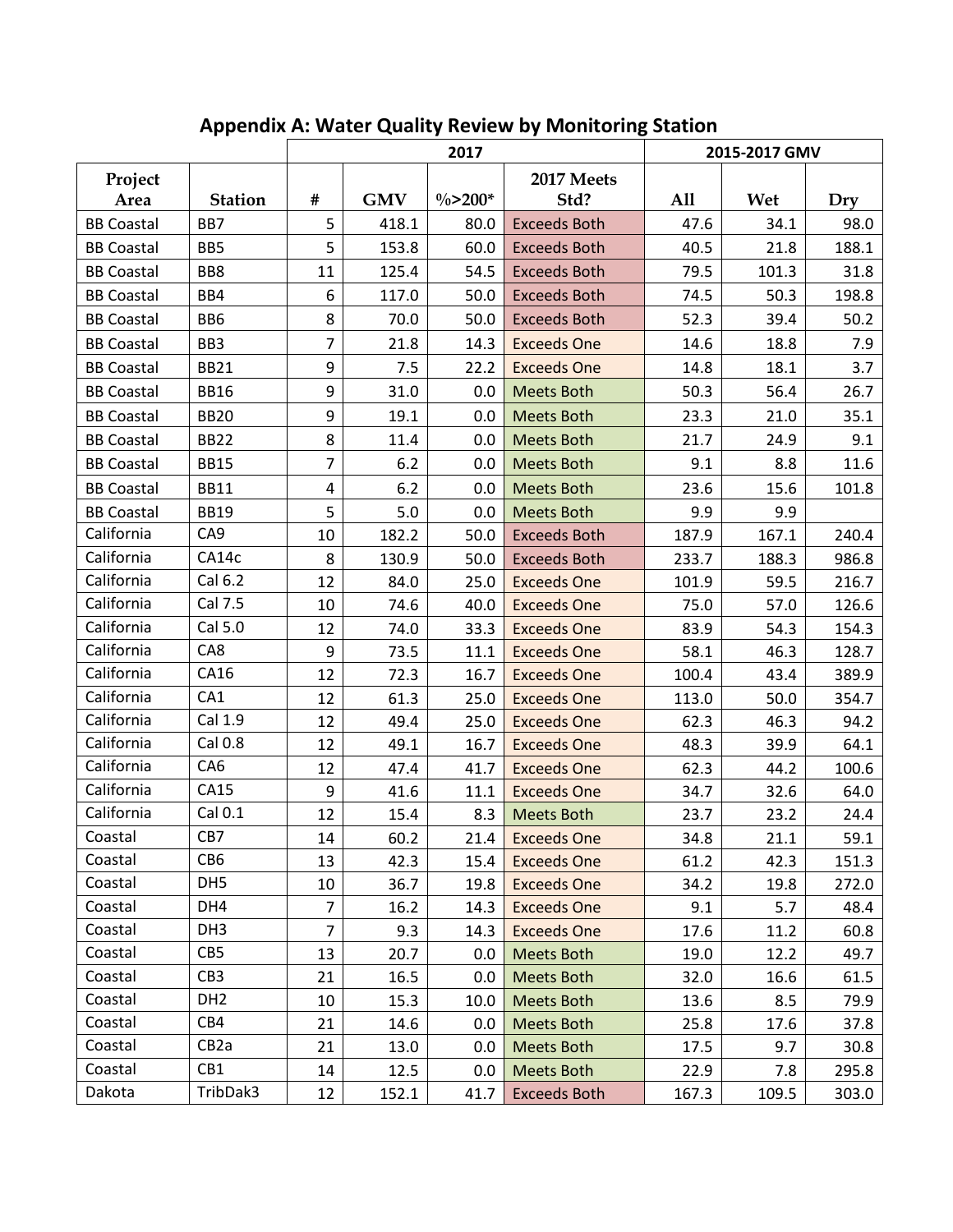|         |                  |    |            | 2017       |                     | 2015-2017 GMV |       |       |  |
|---------|------------------|----|------------|------------|---------------------|---------------|-------|-------|--|
| Project |                  |    |            |            | 2017 Meets          |               |       |       |  |
| Area    | <b>Station</b>   | #  | <b>GMV</b> | $\%$ >200* | Std?                | <b>All</b>    | Wet   | Dry   |  |
| Dakota  | TribDak4         | 12 | 88.9       | 25.0       | <b>Exceeds One</b>  | 88.4          | 61.7  | 146.1 |  |
| Dakota  | TribDak2         | 12 | 81.4       | 25.0       | <b>Exceeds One</b>  | 120.7         | 70.8  | 254.3 |  |
| Dakota  | TribDakN1        | 8  | 81.0       | 12.5       | <b>Exceeds One</b>  | 50.7          | 47.0  | 81.3  |  |
| Dakota  | Dak 3.1          | 12 | 80.1       | 25.0       | <b>Exceeds One</b>  | 66.0          | 44.3  | 115.3 |  |
| Dakota  | NFDak0.1         | 12 | 71.4       | 25.0       | <b>Exceeds One</b>  | 56.2          | 51.0  | 64.3  |  |
| Dakota  | NFDak2.5         | 12 | 70.6       | 25.0       | <b>Exceeds One</b>  | 107.4         | 57.2  | 276.8 |  |
| Dakota  | TribDakN2        | 12 | 68.8       | 33.3       | <b>Exceeds One</b>  | 112.2         | 45.8  | 393.3 |  |
| Dakota  | TribDakS1        | 10 | 51.9       | 40.0       | <b>Exceeds One</b>  | 55.8          | 30.8  | 182.7 |  |
| Dakota  | SFDak2.2         | 10 | 47.0       | 20.0       | <b>Exceeds One</b>  | 56.2          | 39.9  | 102.1 |  |
| Dakota  | Dak 6.8          | 12 | 43.3       | 16.7       | <b>Exceeds One</b>  | 48.8          | 40.5  | 63.4  |  |
| Dakota  | TribDakS2        | 10 | 39.9       | 30.0       | <b>Exceeds One</b>  | 60.6          | 35.8  | 225.3 |  |
| Dakota  | SFDak0.2         | 12 | 33.6       | 16.7       | <b>Exceeds One</b>  | 44.0          | 29.5  | 77.0  |  |
| Dakota  | TribDak5         | 12 | 27.9       | 0.0        | <b>Meets Both</b>   | 55.7          | 31.5  | 124.1 |  |
| Dakota  | Dak 0.6          | 12 | 25.0       | 8.3        | <b>Meets Both</b>   | 36.4          | 44.4  | 27.7  |  |
| Dakota  | Dak 0.1          | 12 | 17.9       | 8.3        | <b>Meets Both</b>   | 27.4          | 27.3  | 27.6  |  |
| Portage | F <sub>3</sub>   | 23 | 120.7      | 39.1       | <b>Exceeds Both</b> | 129.8         | 117.4 | 158.5 |  |
| Portage | S <sub>1</sub>   | 25 | 104.3      | 32.0       | <b>Exceeds Both</b> | 150.7         | 124.7 | 205.6 |  |
| Portage | <b>DDE</b>       | 22 | 98.1       | 31.8       | <b>Exceeds One</b>  | 103.6         | 94.7  | 122.3 |  |
| Portage | F1               | 25 | 95.2       | 28.0       | <b>Exceeds One</b>  | 137.7         | 107.9 | 193.6 |  |
| Portage | F <sub>4</sub>   | 24 | 87.2       | 16.7       | <b>Exceeds One</b>  | 130.5         | 89.6  | 221.1 |  |
| Portage | <b>DDW</b>       | 23 | 75.4       | 21.7       | <b>Exceeds One</b>  | 88.8          | 86.4  | 92.5  |  |
| Portage | K1               | 25 | 70.5       | 20.0       | <b>Exceeds One</b>  | 114.5         | 103.8 | 131.9 |  |
| Portage | <b>B1</b>        | 25 | 65.0       | 24.0       | <b>Exceeds One</b>  | 73.4          | 62.9  | 91.5  |  |
| Portage | S <sub>3</sub>   | 24 | 59.9       | 12.5       | <b>Exceeds One</b>  | 115.8         | 102.1 | 138.1 |  |
| Portage | K <sub>1</sub> a | 24 | 43.5       | 16.7       | <b>Exceeds One</b>  | 83.4          | 55.2  | 144.3 |  |
| Portage | S <sub>2</sub>   | 24 | 59.9       | 8.3        | <b>Meets Both</b>   | 94.5          | 79.9  | 120.5 |  |
| Portage | AND              | 25 | 44.5       | 8.0        | <b>Meets Both</b>   | 69.5          | 43.2  | 137.4 |  |
| Portage | SD               | 22 | 36.2       | 4.5        | <b>Meets Both</b>   | 58.4          | 39.6  | 120.3 |  |
| Portage | T1               | 25 | 24.0       | 8.0        | <b>Meets Both</b>   | 44.3          | 23.9  | 107.7 |  |
| Portage | COU <sub>2</sub> | 23 | 23.8       | 8.7        | Meets Both          | 33.3          | 19.3  | 71.7  |  |
| Portage | M <sub>2</sub>   | 25 | 19.6       | 8.0        | <b>Meets Both</b>   | 26.7          | 25.4  | 28.7  |  |
| Portage | M1               | 25 | 17.3       | 8.0        | <b>Meets Both</b>   | 22.2          | 22.7  | 21.6  |  |
| Portage | M <sub>5</sub>   | 25 | 15.1       | 8.0        | <b>Meets Both</b>   | 15.8          | 8.1   | 41.2  |  |
| Portage | M4               | 25 | 15.1       | 4.0        | <b>Meets Both</b>   | 12.9          | 7.8   | 27.1  |  |
| Terrell | TribTerBC1       | 12 | 113.9      | 66.7       | <b>Exceeds Both</b> | 80.4          | 69.2  | 257.8 |  |
| Terrell | TribFERN1        | 12 | 74.8       | 50.0       | <b>Exceeds Both</b> | 81.3          | 69.9  | 214.0 |  |
| Terrell | TribTerLP1       | 21 | 36.9       | 23.8       | <b>Exceeds One</b>  | 61.8          | 18.0  | 259.0 |  |
| Terrell | TribTerBC2       | 14 | 23.4       | 21.4       | <b>Exceeds One</b>  | 37.2          | 32.6  | 89.8  |  |
| Terrell | Ter1.9           | 21 | 21.2       | 19.0       | <b>Exceeds One</b>  | 47.5          | 19.4  | 158.5 |  |
| Terrell | Ter6.3           | 15 | 13.4       | 13.3       | <b>Exceeds One</b>  | 36.8          | 30.6  | 75.8  |  |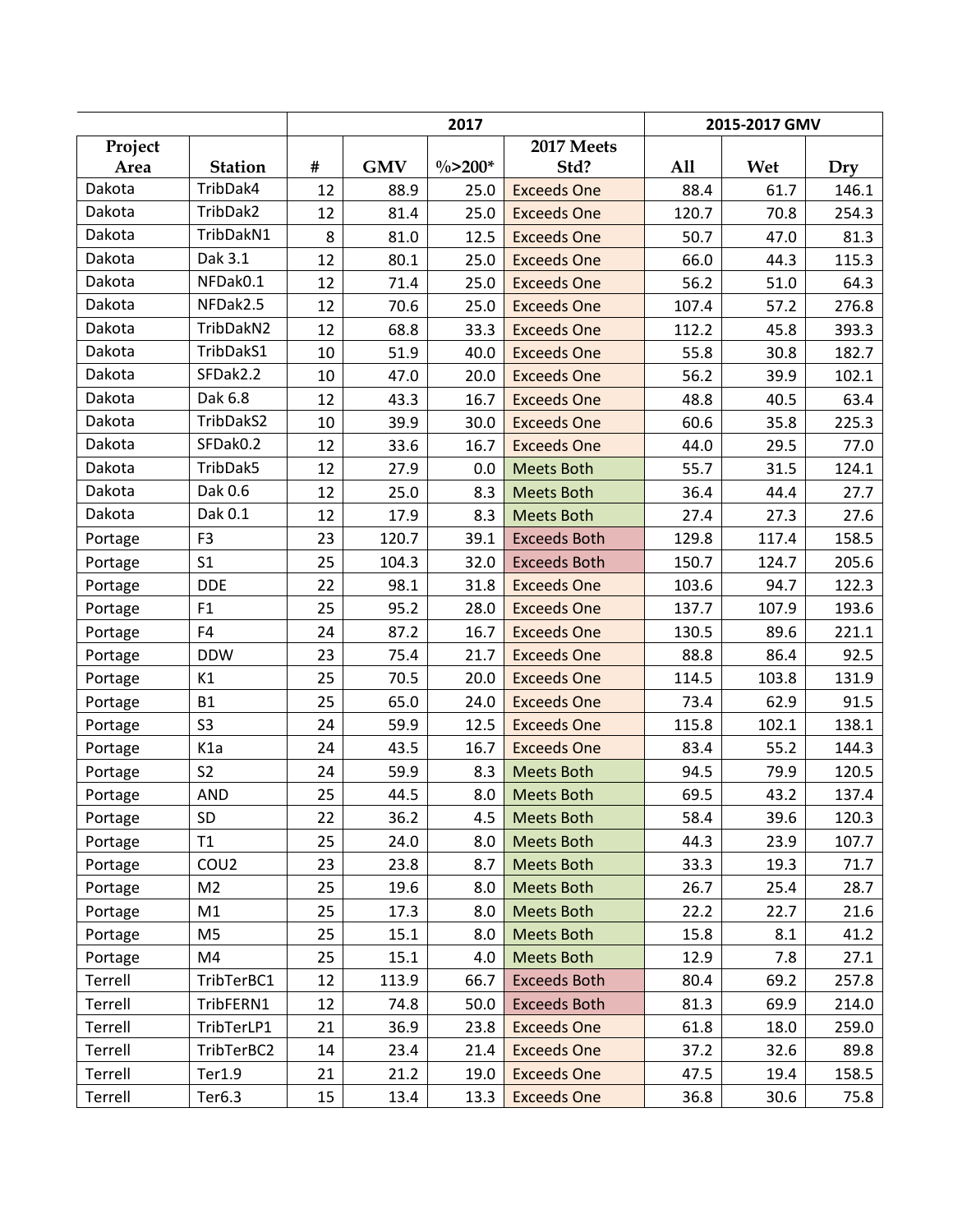|         |                |    |            | 2017                |                   | 2015-2017 GMV |      |       |  |
|---------|----------------|----|------------|---------------------|-------------------|---------------|------|-------|--|
| Project |                |    |            |                     | 2017 Meets        |               |      |       |  |
| Area    | <b>Station</b> | #  | <b>GMV</b> | $\frac{0}{2}$ >200* | Std?              | All           | Wet  | Dry   |  |
| Terrell | Ter0.1         | 21 | 21.4       | 9.5                 | Meets Both        | 32.2          | 31.2 | 34.5  |  |
| Terrell | Ter0.7         | 21 | 15.7       | 4.8                 | <b>Meets Both</b> | 32.0          | 32.7 | 33.1  |  |
| Terrell | $Ter0.1*$      | 21 | 15.4       | 9.5                 | <b>Meets Both</b> | 23.8          | 29.1 | 18.3  |  |
| Terrell | Ter6.9         | 18 | 15.3       | 5.6                 | <b>Meets Both</b> | 24.3          | 16.4 | 69.9  |  |
| Terrell | Ter7.8         | 14 | 14.4       | 0.0                 | <b>Meets Both</b> | 28.6          | 15.7 | 164.1 |  |
| Terrell | Ter1.6         | 20 | 12.9       | 10.0                | <b>Meets Both</b> | 27.0          | 16.9 | 51.4  |  |
| Terrell | Ter5.0         | 15 | 12.0       | 6.7                 | <b>Meets Both</b> | 32.1          | 24.4 | 80.1  |  |
| Terrell | Ter8.4         | 13 | 8.1        | 0.0                 | <b>Meets Both</b> | 20.4          | 12.4 | 76.0  |  |
| Terrell | Ter3.3         | 14 | 7.7        | 0.0                 | <b>Meets Both</b> | 11.8          | 10.2 | 20.8  |  |

\* Greater than 100FC/100mL in Birch Bay and Terrell Creek.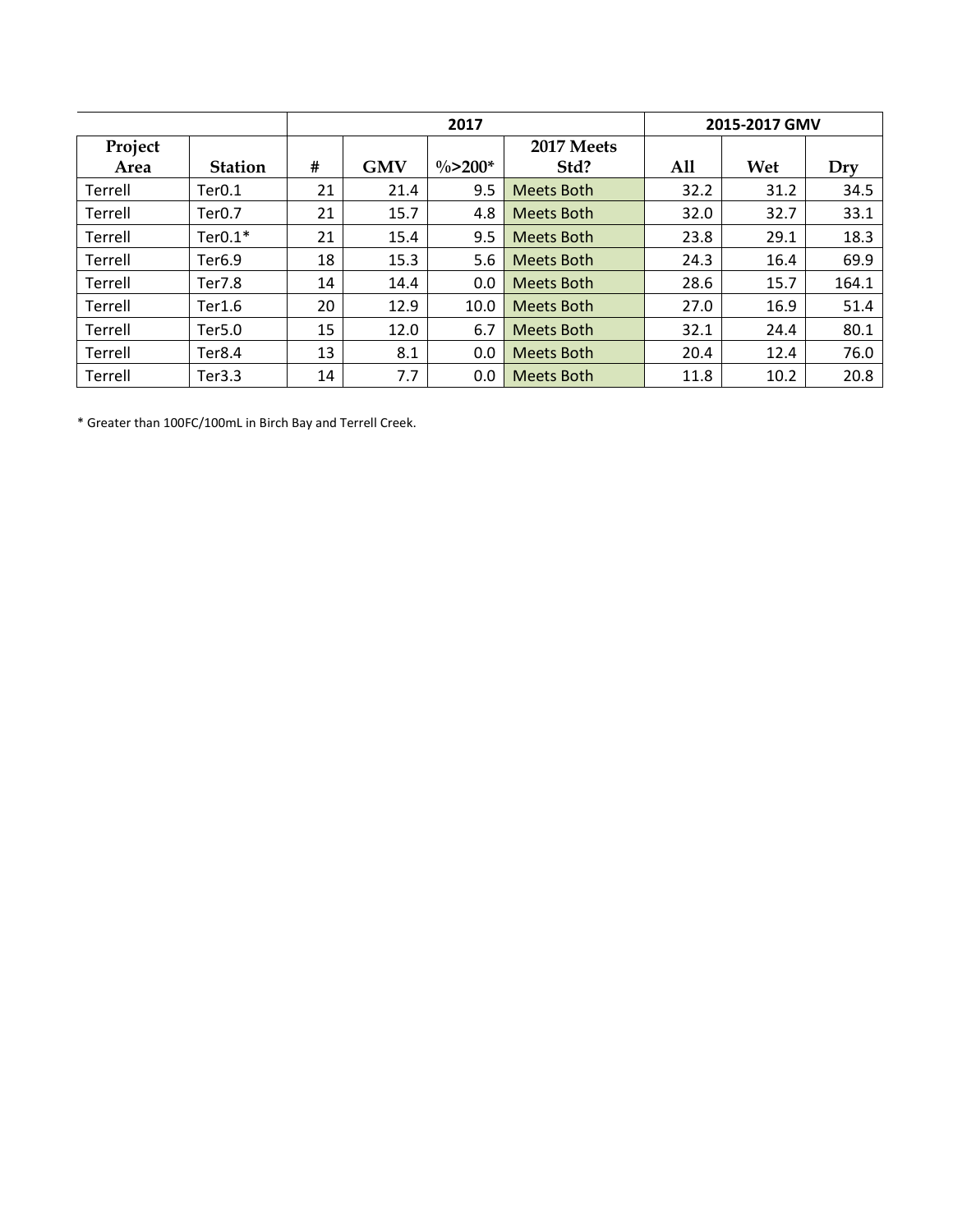

**Appendix B: Whatcom County 2017 Fecal Coliform Levels and Shellfish Growing Area Status Map**

This map illustrates 2017 water quality status for sites sampled through the County's routine monitoring program. Red dots indicate fecal coliform results exceed both parts of the water quality standard, yellow dots indicate results exceed one part of the standard, and green dots indicate results meet both parts of the water quality standard. Areas highlighted in purple are shellfish growing areas monitored by the Washington State Department of Health.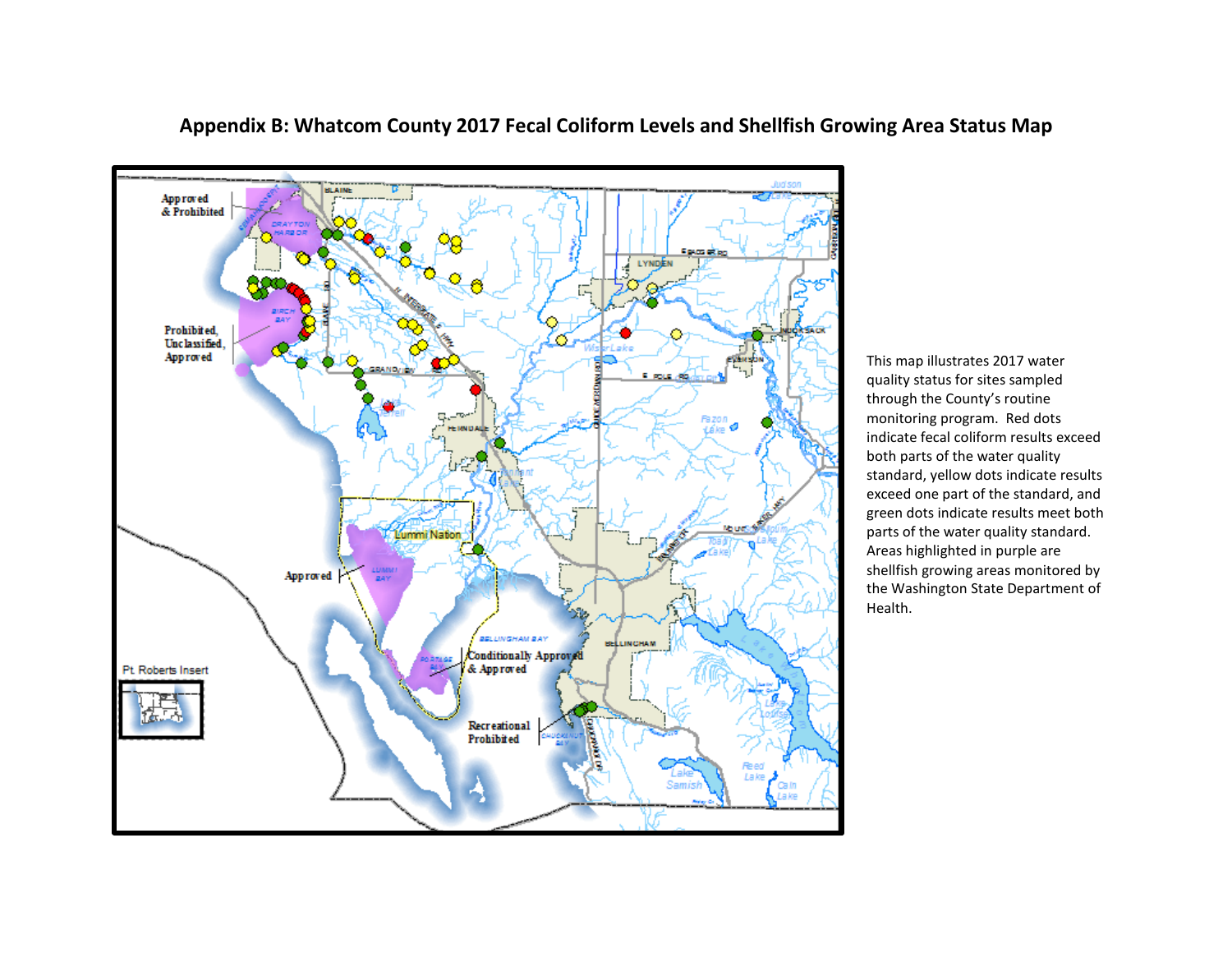| <b>Stream</b>     | <b>Station</b>  | 12<br><b>Month</b><br><b>GM</b> | 12<br><b>Month</b><br>% > 200 | 3 Year<br><b>GM</b> | 3 Year Wet<br><b>Season GM</b> | 3 Year Dry<br><b>Season GM</b> | <b>Shellfish</b><br>Area<br>Multiplier* | <b>Total</b><br>Score** | <b>Comments</b>                                 |
|-------------------|-----------------|---------------------------------|-------------------------------|---------------------|--------------------------------|--------------------------------|-----------------------------------------|-------------------------|-------------------------------------------------|
| California        | CA14c           | 2                               | 2                             | $\overline{2}$      | $\mathbf{1}$                   | 4                              | 3                                       | 33                      | WC Focus Area, Seasonal, Upper California Creek |
| California        | CA <sub>9</sub> | 2                               | $\overline{2}$                | $\mathbf{1}$        | $\mathbf{1}$                   | $\overline{2}$                 | 3                                       | 24                      | WC Focus Area, Seasonal, Upper California Creek |
| Dakota            | TribDak3        | $\overline{2}$                  | $\overline{2}$                | $\mathbf{1}$        | $\mathbf{1}$                   | $\overline{2}$                 | 3                                       | 24                      | WC Focus Area, Perennial                        |
| Portage           | S <sub>1</sub>  | $\overline{2}$                  | $\overline{2}$                | $\mathbf{1}$        | $\mathbf{1}$                   | $\overline{2}$                 | 3                                       | 24                      | SLWID, Previous DOE focus area                  |
| Portage           | F <sub>3</sub>  | $\overline{2}$                  | $\overline{2}$                | $\mathbf{1}$        | $\mathbf{1}$                   | $\mathbf{1}$                   | 3                                       | 21                      | WC Focus Area, NLWID, Lynden                    |
| California        | CA16            | $\mathbf 0$                     | $\overline{2}$                | $\mathbf{1}$        | 0                              | $\overline{2}$                 | 3                                       | 15                      | WC Focus Area, Small Perennial                  |
| California        | Cal 6.2         | $\mathbf 0$                     | 2                             | $\mathbf{1}$        | 0                              | $\overline{2}$                 | 3                                       | 15                      |                                                 |
| California        | CA1             | 0                               | 2                             | $\mathbf{1}$        | 0                              | $\overline{2}$                 | 3                                       | 15                      | WC Focus Area, Perennial                        |
| Dakota            | TribDakN2       | 0                               | $\overline{2}$                | $\mathbf{1}$        | 0                              | $\overline{2}$                 | 3                                       | 15                      | WC Focus Area, Perennial                        |
| Dakota            | TribDak2        | $\mathbf 0$                     | $\overline{2}$                | $\mathbf{1}$        | 0                              | $\overline{2}$                 | 3                                       | 15                      | WC Focus Area, Perennial                        |
| Dakota            | NFDak2.5        | $\pmb{0}$                       | $\overline{2}$                | $\mathbf{1}$        | 0                              | $\overline{2}$                 | 3                                       | 15                      | WC Focus Area, Low Flow Dry Season              |
| Portage           | F <sub>4</sub>  | $\mathbf 0$                     | $\overline{2}$                | $\mathbf{1}$        | 0                              | $\overline{2}$                 | 3                                       | 15                      | WC Focus Area, NLWID, Lynden                    |
| Portage           | F1              | $\mathbf 0$                     | $\overline{2}$                | $\mathbf{1}$        | $\mathbf{1}$                   | $\mathbf{1}$                   | 3                                       | 15                      | WC Focus Area, NLWID, Lynden                    |
| Portage           | K1              | $\pmb{0}$                       | $\overline{2}$                | $\mathbf{1}$        | $\mathbf{1}$                   | $\mathbf{1}$                   | 3                                       | 15                      | SLWID, DOE focus area                           |
| Portage           | S <sub>3</sub>  | $\mathbf 0$                     | 2                             | $\mathbf{1}$        | $\mathbf{1}$                   | $\mathbf{1}$                   | 3                                       | 15                      | SLWID, Previous DOE focus area                  |
| Dakota            | TribDakS2       | 0                               | $\overline{2}$                | 0                   | 0                              | $\overline{2}$                 | 3                                       | 12                      |                                                 |
| Portage           | <b>DDE</b>      | 0                               | 2                             | $\mathbf{1}$        | 0                              | $\mathbf{1}$                   | 3                                       | 12                      | WC Focus Area, NLWID, Lynden                    |
| Terrell           | TribTerBC1      | $\overline{2}$                  | 4                             | $\mathbf{1}$        | $\mathbf{1}$                   | 4                              | $\mathbf{1}$                            | 12                      |                                                 |
| <b>BB Coastal</b> | BB8             | $\overline{2}$                  | 4                             | $\mathbf{1}$        | $\overline{2}$                 | 0                              | $\mathbf{1}$                            | 9                       | BBWARM, Seasonal                                |
| <b>BB Coastal</b> | BB7             | 4                               | 4                             | 0                   | 0                              | $\mathbf{1}$                   | $\mathbf{1}$                            | 9                       |                                                 |
| California        | Cal 5.0         | 0                               | $\overline{2}$                | 0                   | 0                              | $\mathbf{1}$                   | 3                                       | 9                       |                                                 |
| California        | CA8             | $\mathbf 0$                     | $\overline{2}$                | 0                   | 0                              | $\mathbf{1}$                   | 3                                       | 9                       |                                                 |
| California        | Cal 7.5         | $\mathbf 0$                     | $\overline{2}$                | 0                   | 0                              | $\mathbf{1}$                   | 3                                       | 9                       |                                                 |
| California        | CA <sub>6</sub> | 0                               | 2                             | 0                   | 0                              | $\mathbf 1$                    | 3                                       | 9                       | WC Focus Area, Perennial                        |
| Dakota            | TribDak4        | $\mathbf 0$                     | $\overline{2}$                | 0                   | 0                              | $\mathbf{1}$                   | 3                                       | 9                       | WC Focus Area, Perennial                        |

# **Appendix C: Water Quality Scores by Station**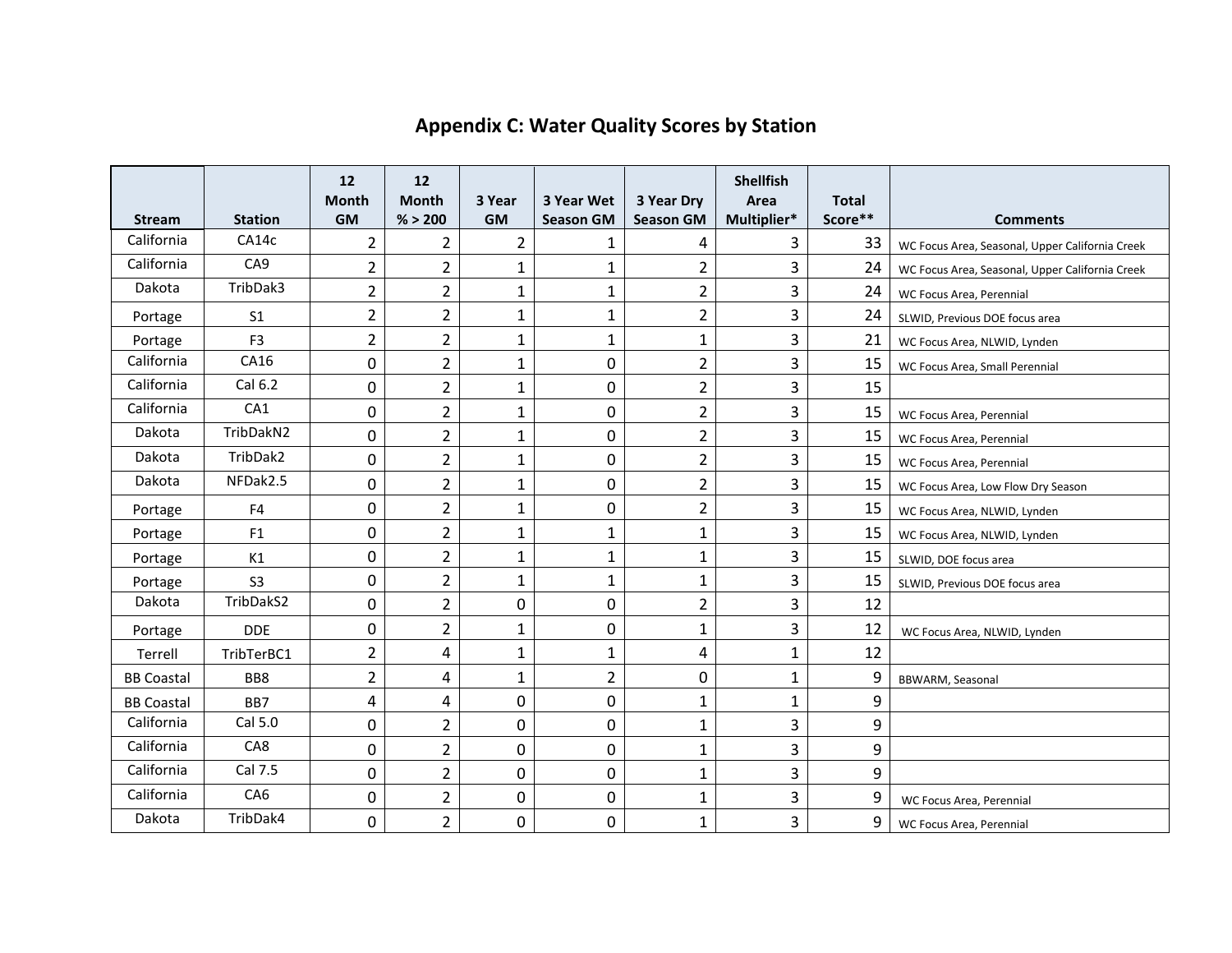|                   |                  | 12               | 12             |              |                  |                         | <b>Shellfish</b>        |                |                                       |
|-------------------|------------------|------------------|----------------|--------------|------------------|-------------------------|-------------------------|----------------|---------------------------------------|
|                   |                  | <b>Month</b>     | <b>Month</b>   | 3 Year       | 3 Year Wet       | 3 Year Dry              | Area                    | <b>Total</b>   |                                       |
| <b>Stream</b>     | <b>Station</b>   | <b>GM</b>        | % > 200        | <b>GM</b>    | <b>Season GM</b> | <b>Season GM</b>        | Multiplier*             | Score**        | <b>Comments</b>                       |
| Dakota            | SFDak2.2         | $\mathbf 0$      | $\overline{2}$ | $\mathbf 0$  | $\boldsymbol{0}$ | $\mathbf{1}$            | 3                       | 9              |                                       |
| Dakota            | TribDakS1        | $\pmb{0}$        | $\overline{2}$ | 0            | $\mathbf 0$      | $\mathbf{1}$            | $\overline{\mathbf{3}}$ | 9              |                                       |
| Dakota            | Dak 3.1          | $\mathbf 0$      | $\overline{2}$ | 0            | $\mathbf 0$      | $\mathbf{1}$            | $\overline{3}$          | 9              |                                       |
| Portage           | K <sub>1</sub> a | $\mathbf 0$      | $\overline{2}$ | 0            | 0                | $\mathbf{1}$            | 3                       | 9              |                                       |
| <b>BB Coastal</b> | BB4              | $\overline{2}$   | $\overline{2}$ | $\mathbf{1}$ | $\mathbf{1}$     | $\overline{2}$          | $\mathbf{1}$            | 8              |                                       |
| <b>BB Coastal</b> | BB5              | $\overline{2}$   | 4              | 0            | $\pmb{0}$        | $\overline{2}$          | $\mathbf{1}$            | 8              |                                       |
| Terrell           | TribFERN1        | $\overline{2}$   | $\overline{2}$ | $\mathbf 1$  | $\mathbf{1}$     | $\overline{2}$          | $\mathbf{1}$            | 8              |                                       |
| Terrell           | TribTerLP1       | $\pmb{0}$        | $\overline{2}$ | $\mathbf{1}$ | 0                | $\overline{\mathbf{4}}$ | $\mathbf{1}$            | $\overline{7}$ |                                       |
| <b>BB Coastal</b> | BB6              | $\overline{2}$   | $\overline{2}$ | $\mathbf{1}$ | $\mathbf{1}$     | 0                       | $\mathbf{1}$            | 6              |                                       |
| California        | CA15             | $\pmb{0}$        | $\overline{2}$ | $\pmb{0}$    | $\pmb{0}$        | $\pmb{0}$               | 3                       | 6              |                                       |
| California        | Cal 1.9          | $\mathbf 0$      | $\overline{2}$ | 0            | $\mathbf 0$      | 0                       | 3                       | 6              |                                       |
| California        | Cal 0.8          | 0                | $\overline{2}$ | 0            | 0                | 0                       | 3                       | 6              |                                       |
| Coastal           | CB6              | $\boldsymbol{0}$ | $\overline{2}$ | 0            | $\mathbf 0$      | $\mathbf{1}$            | $\overline{2}$          | 6              |                                       |
| Dakota            | TribDak1         | $\pmb{0}$        | $\overline{2}$ | $\pmb{0}$    | $\boldsymbol{0}$ | 0                       | 3                       | 6              |                                       |
| Dakota            | TribDakN1        | $\mathbf 0$      | $\overline{2}$ | 0            | $\mathbf 0$      | 0                       | $\overline{3}$          | 6              |                                       |
| Dakota            | Dak 6.8          | $\mathbf 0$      | $\overline{2}$ | 0            | 0                | 0                       | 3                       | 6              |                                       |
| Dakota            | NFDak0.1         | $\pmb{0}$        | $\overline{2}$ | 0            | $\boldsymbol{0}$ | 0                       | $\overline{\mathbf{3}}$ | 6              |                                       |
| Dakota            | SFDak0.2         | $\pmb{0}$        | $\overline{2}$ | 0            | $\boldsymbol{0}$ | 0                       | 3                       | 6              |                                       |
| Portage           | <b>B1</b>        | $\mathbf 0$      | $\overline{2}$ | 0            | 0                | 0                       | $\overline{3}$          | 6              | Previous DOE focus area, Bertrand WID |
| Portage           | <b>DDW</b>       | $\mathbf 0$      | $\overline{2}$ | $\mathbf 0$  | $\mathbf 0$      | 0                       | $\overline{3}$          | 6              | WC Focus Area, NLWID, Lynden          |
| Coastal           | DH5              | $\boldsymbol{0}$ | $\overline{2}$ | $\pmb{0}$    | $\pmb{0}$        | $\overline{2}$          | $\mathbf{1}$            | 4              |                                       |
| Coastal           | CB1              | $\pmb{0}$        | $\mathbf 0$    | $\mathbf 0$  | 0                | $\overline{2}$          | $\overline{2}$          | 4              |                                       |
| Coastal           | CB7              | $\pmb{0}$        | $\overline{2}$ | $\mathbf 0$  | 0                | 0                       | $\overline{2}$          | 4              |                                       |
| Terrell           | Ter1.9           | $\pmb{0}$        | $\overline{2}$ | 0            | $\pmb{0}$        | $\overline{2}$          | $\mathbf{1}$            | 4              |                                       |
| Dakota            | TribDak5         | $\pmb{0}$        | $\mathbf 0$    | 0            | $\boldsymbol{0}$ | $\mathbf{1}$            | 3                       | $\overline{3}$ |                                       |
| Portage           | S <sub>2</sub>   | $\pmb{0}$        | $\pmb{0}$      | 0            | $\boldsymbol{0}$ | $\mathbf{1}$            | 3                       | 3              | SLWID, Previous DOE focus area        |
| Portage           | AND              | $\mathbf 0$      | $\mathbf 0$    | 0            | 0                | $\mathbf{1}$            | 3                       | $\overline{3}$ | <b>WC Focus Area</b>                  |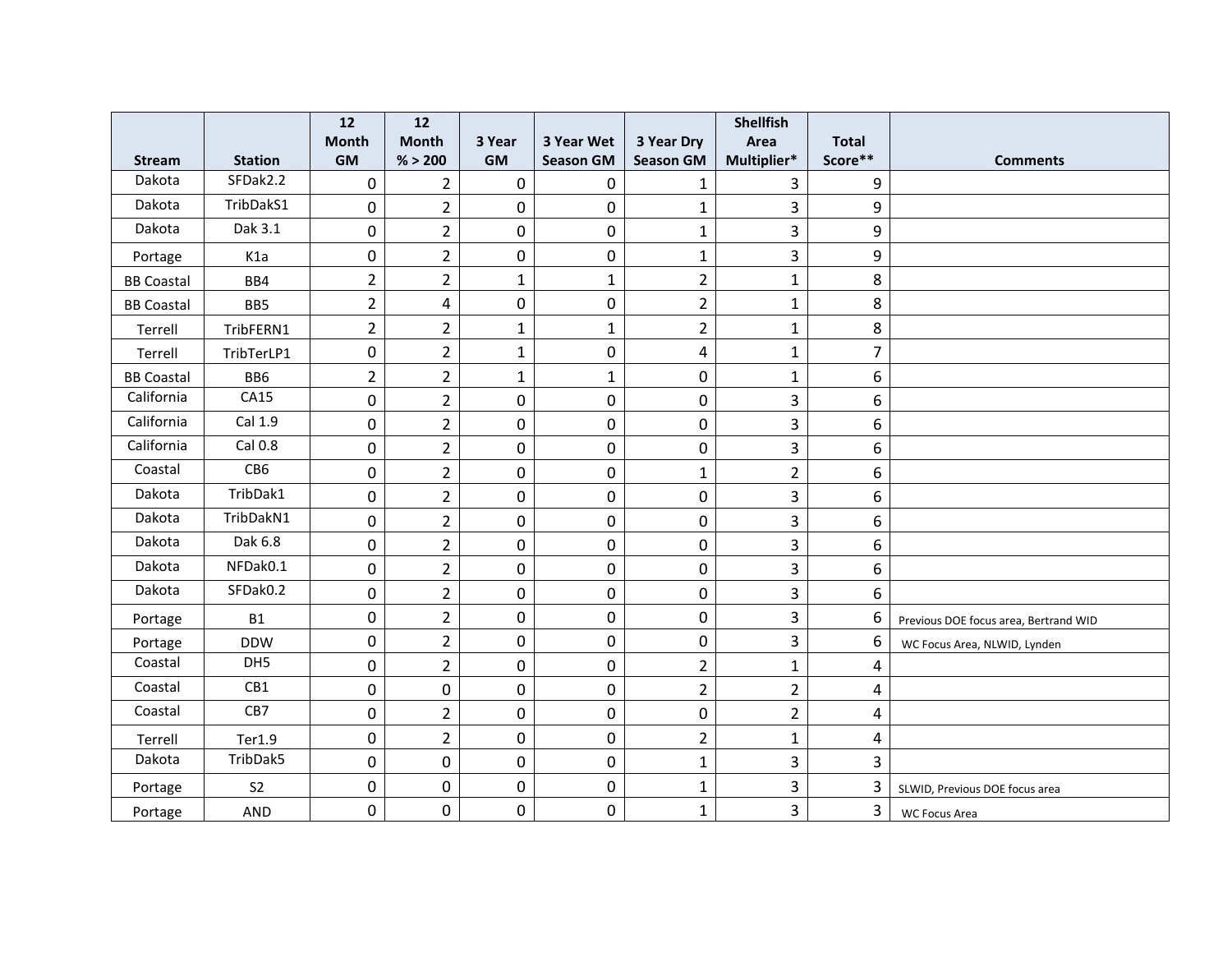|                   |                   | 12               | 12             |              |                  |                  | <b>Shellfish</b>        |                |                             |
|-------------------|-------------------|------------------|----------------|--------------|------------------|------------------|-------------------------|----------------|-----------------------------|
|                   |                   | <b>Month</b>     | <b>Month</b>   | 3 Year       | 3 Year Wet       | 3 Year Dry       | Area                    | <b>Total</b>   |                             |
| <b>Stream</b>     | <b>Station</b>    | <b>GM</b>        | % > 200        | <b>GM</b>    | <b>Season GM</b> | <b>Season GM</b> | Multiplier*             | Score**        | <b>Comments</b>             |
| Portage           | T1                | $\pmb{0}$        | $\mathbf 0$    | $\mathbf 0$  | $\boldsymbol{0}$ | $\mathbf{1}$     | $\overline{3}$          | 3              | Tenmile Clean Water Project |
| Portage           | SD                | $\boldsymbol{0}$ | $\pmb{0}$      | 0            | $\pmb{0}$        | $\mathbf 1$      | $\overline{\mathbf{3}}$ | $\overline{3}$ |                             |
| Terrell           | TribTerBC2        | $\mathbf 0$      | $\overline{2}$ | $\mathbf 0$  | $\mathbf 0$      | $\mathbf{1}$     | $\mathbf{1}$            | $\overline{3}$ |                             |
| <b>BB Coastal</b> | <b>BB16</b>       | $\pmb{0}$        | $\overline{0}$ | $\mathbf{1}$ | $\mathbf{1}$     | 0                | $\mathbf{1}$            | $\overline{2}$ |                             |
| <b>BB Coastal</b> | <b>BB21</b>       | 0                | $\overline{2}$ | 0            | 0                | 0                | $\mathbf{1}$            | $\overline{2}$ |                             |
| <b>BB Coastal</b> | BB3               | $\pmb{0}$        | $\overline{2}$ | $\pmb{0}$    | $\pmb{0}$        | $\pmb{0}$        | $\mathbf 1$             | $\overline{2}$ |                             |
| Coastal           | DH3               | $\mathbf 0$      | $\overline{2}$ | $\mathbf 0$  | 0                | 0                | $\mathbf{1}$            | $\overline{2}$ |                             |
| Coastal           | DH4               | $\pmb{0}$        | $\overline{2}$ | $\mathbf 0$  | 0                | 0                | $\mathbf{1}$            | $\overline{2}$ |                             |
| Terrell           | Ter6.3            | $\pmb{0}$        | $\overline{2}$ | $\pmb{0}$    | $\pmb{0}$        | 0                | $\mathbf{1}$            | $\overline{2}$ |                             |
| <b>BB Coastal</b> | <b>BB11</b>       | $\pmb{0}$        | $\pmb{0}$      | $\pmb{0}$    | $\pmb{0}$        | $\mathbf{1}$     | $\mathbf{1}$            | $\mathbf{1}$   |                             |
| Terrell           | Ter5.0            | $\mathbf 0$      | $\mathbf 0$    | 0            | $\mathbf 0$      | $\mathbf{1}$     | $\mathbf{1}$            | $\mathbf{1}$   |                             |
| Terrell           | Ter7.8            | $\mathbf 0$      | $\mathbf 0$    | $\mathbf 0$  | $\pmb{0}$        | $\mathbf{1}$     | $\mathbf{1}$            | $\mathbf{1}$   |                             |
| Terrell           | Ter1.6            | $\pmb{0}$        | $\pmb{0}$      | 0            | $\pmb{0}$        | $\mathbf{1}$     | $\mathbf 1$             | $\mathbf{1}$   |                             |
| Terrell           | Ter8.4            | $\pmb{0}$        | $\pmb{0}$      | $\pmb{0}$    | $\pmb{0}$        | $\mathbf{1}$     | $\mathbf{1}$            | $\mathbf{1}$   |                             |
| <b>BB Coastal</b> | <b>BB22</b>       | $\mathbf 0$      | $\mathbf 0$    | 0            | $\mathbf 0$      | 0                | $\mathbf{1}$            | 0              |                             |
| <b>BB Coastal</b> | <b>BB19</b>       | $\mathbf 0$      | $\mathbf 0$    | $\mathbf 0$  | 0                | 0                | $\mathbf{1}$            | 0              |                             |
| <b>BB Coastal</b> | <b>BB20</b>       | $\boldsymbol{0}$ | $\mathbf 0$    | 0            | $\boldsymbol{0}$ | 0                | $\mathbf{1}$            | 0              |                             |
| <b>BB Coastal</b> | <b>BB15</b>       | $\pmb{0}$        | $\mathbf 0$    | 0            | $\boldsymbol{0}$ | 0                | $\mathbf{1}$            | 0              |                             |
| California        | Cal 0.1           | $\pmb{0}$        | $\mathbf 0$    | 0            | $\mathbf 0$      | 0                | $\overline{3}$          | 0              |                             |
| Coastal           | CB3               | $\pmb{0}$        | $\mathbf 0$    | $\mathbf 0$  | $\mathbf 0$      | 0                | $\overline{2}$          | 0              |                             |
| Coastal           | CB4               | $\boldsymbol{0}$ | $\mathbf 0$    | $\pmb{0}$    | $\pmb{0}$        | $\mathbf 0$      | $\overline{2}$          | 0              |                             |
| Coastal           | CB <sub>2</sub> a | $\pmb{0}$        | $\mathbf 0$    | $\pmb{0}$    | 0                | 0                | $\overline{2}$          | 0              |                             |
| Coastal           | CB5               | $\pmb{0}$        | $\mathbf 0$    | $\mathbf 0$  | 0                | 0                | $\overline{2}$          | 0              |                             |
| Coastal           | DH <sub>2</sub>   | $\pmb{0}$        | $\mathbf 0$    | 0            | $\pmb{0}$        | 0                | $\mathbf{1}$            | 0              |                             |
| Dakota            | Dak 0.1           | $\pmb{0}$        | $\mathbf 0$    | 0            | $\pmb{0}$        | $\pmb{0}$        | 3                       | 0              |                             |
| Dakota            | Dak 0.6           | $\pmb{0}$        | $\pmb{0}$      | 0            | $\mathbf 0$      | 0                | 3                       | 0              |                             |
| Portage           | COU <sub>2</sub>  | $\mathbf 0$      | $\mathbf 0$    | 0            | 0                | 0                | 3                       | 0              |                             |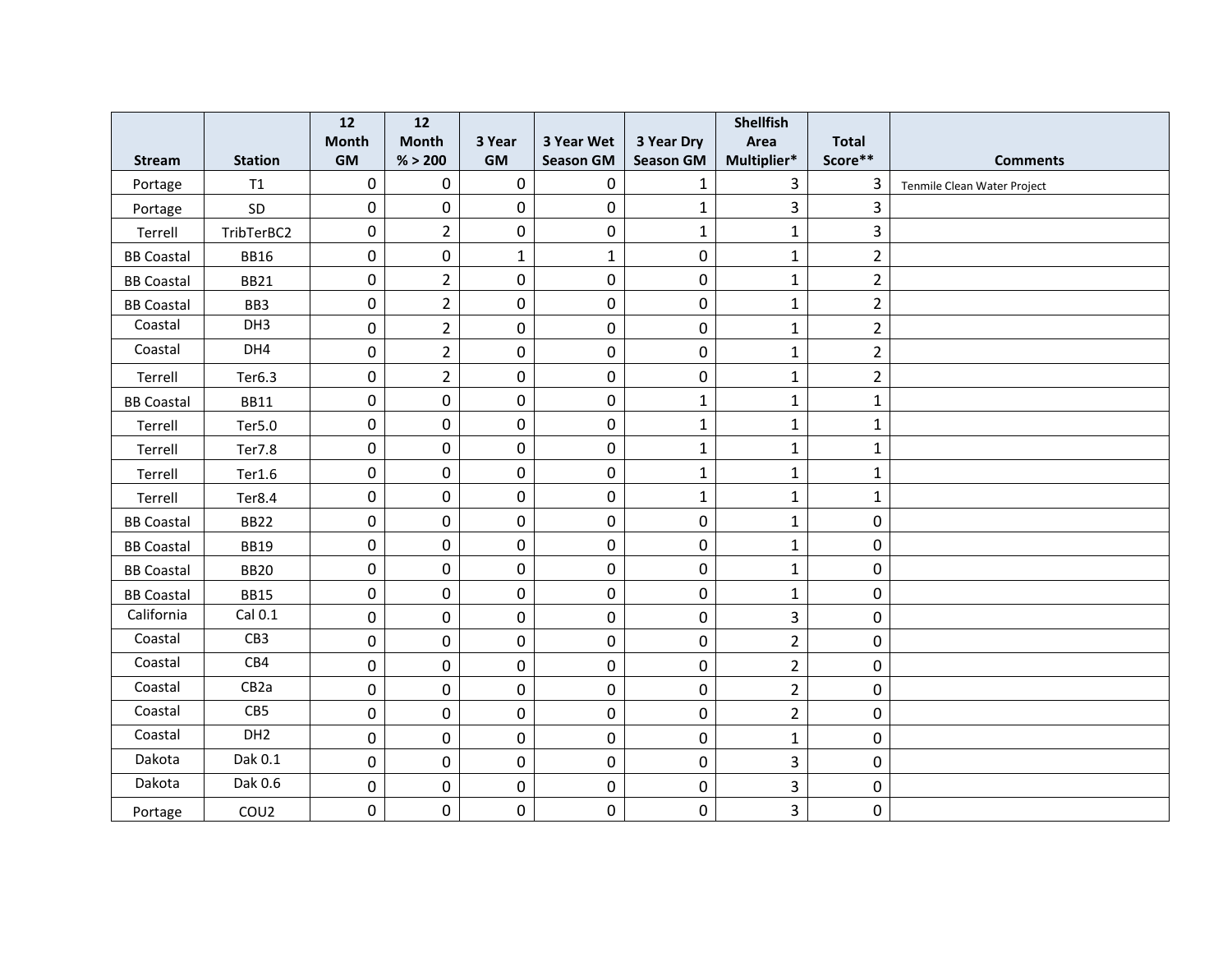|               |                    | 12           | 12           |           |                  |                  | <b>Shellfish</b> |              |                 |
|---------------|--------------------|--------------|--------------|-----------|------------------|------------------|------------------|--------------|-----------------|
|               |                    | <b>Month</b> | Month        | 3 Year    | 3 Year Wet       | 3 Year Dry       | Area             | <b>Total</b> |                 |
| <b>Stream</b> | <b>Station</b>     | <b>GM</b>    | % > 200      | <b>GM</b> | <b>Season GM</b> | <b>Season GM</b> | Multiplier*      | Score**      | <b>Comments</b> |
| Portage       | M1                 | 0            | 0            | 0         |                  |                  | 3                | 0            |                 |
| Portage       | M <sub>2</sub>     | 0            | $\Omega$     | 0         | 0                |                  | 3                | 0            |                 |
| Portage       | M4                 | 0            | $\mathbf{0}$ | 0         |                  |                  | 3                | 0            |                 |
| Portage       | M5                 | 0            | 0            | 0         | 0                |                  | 3                | 0            |                 |
| Terrell       | Ter <sub>0.7</sub> | 0            | $\Omega$     | 0         | 0                |                  |                  | 0            |                 |
| Terrell       | Ter <sub>0.1</sub> | 0            | $\Omega$     | 0         | 0                | 0                |                  | 0            |                 |
| Terrell       | Ter $0.1*$         | 0            | 0            | 0         |                  | 0                |                  | 0            |                 |
| Terrell       | Ter3.3             | 0            | 0            | 0         | 0                | 0                |                  | 0            |                 |
| Terrell       | Ter6.9             | 0            | 0            | 0         | 0                | 0                | Ŧ.               | 0            |                 |

\*Shellfish growing area score = 1 for open area, 2 for closed recreational area, 2.5 for threatened tribal/commercial area, 3 for closed or CA tribal/commercial area

\*\* Total Score= (12GM score + 12%score + 3yr GM score + 3yrdry GMscore + 3yrwet GMscore)\* shellfish growing area score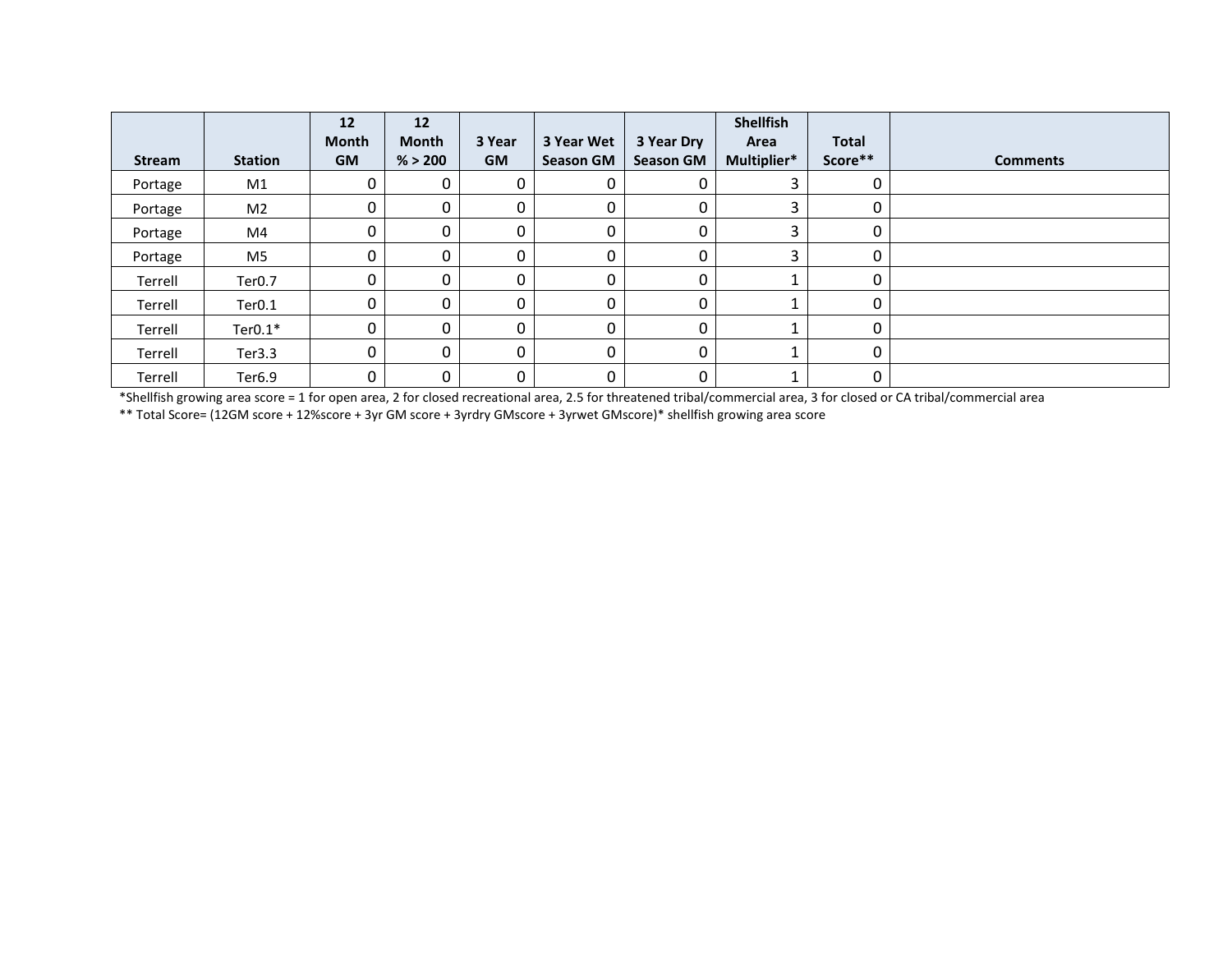| Watershed  | <b>Project Site ID</b> | <b>Site Location</b>                                                      |
|------------|------------------------|---------------------------------------------------------------------------|
| Terrell    | Ter 0.1                | Mouth of Terrell Creek                                                    |
| Terrell    | Ter 0.1*               | Mouth of Terrell Creek, upstream of confluence with Leisure Park          |
| Terrell    | TribTer LP1            | Leisure Park Tributary, East of Birch Bay Drive                           |
| Terrell    | TribTer BC2            | Birch Creek @Leeside                                                      |
| Terrell    | TribTer BC1            | Birch Creek @Morrison/Wooldridge                                          |
| Terrell    | Ter 0.7                | Lower Terrell Creek @ Jackson Road                                        |
| Terrell    | Ter 1.6                | Terrell Creek @Birch Bay State Park Bridge                                |
| Terrell    | Ter 1.9                | Terrell Creek @ Helwig Bridge (State Park)                                |
| Terrell    | Ter 3.3                | Terrell Creek @ Jackson Road, North of Grandview                          |
| Terrell    | Ter 5.0                | Terrell Creek @ Blaine Road                                               |
| Terrell    | Ter 6.3                | Terrell Creek @Kickerville Rd                                             |
| Terrell    | Ter 6.9                | Terrell Creek @ Grandview                                                 |
| Terrell    | Ter 7.8                | Terrell Creek @Brown Road                                                 |
| Terrell    | Ter 8.4                | Terrell Creek @Aldergrove Road                                            |
| Terrell    | Trib FERN1             | North Star Road, South of Aldergrove                                      |
| Terrell    | TribFIN0               | Fingalson @Grandview, west of North Star                                  |
| California | Cal <sub>0.1</sub>     | Mouth of California Creek at Drayton Harbor Road Bridge                   |
| California | Cal <sub>0.8</sub>     | California Creek at Blaine Road Bridge                                    |
| California | Cal1.9                 | California Creek at Kickerville Bridge                                    |
| California | CA1                    | Downstream side of cross-culvert at Kickerville, west of Cal Creek        |
| California | Cal3.1                 | California Creek @ Birch Bay Lynden Road                                  |
| California | Cal5.0                 | California Creek at Valley View, downstream bridge                        |
| California | CA <sub>6</sub>        | Upstream side of cross culvert at Arnie Road, west of Bruce               |
| California | CA16                   | Main Street Custer at dead end                                            |
| California | Cal6.2                 | California Creek at Bruce Road                                            |
| California | CA8                    | Upstream side of cross culvert at Bay Road, west of Bruce Road            |
| California | CA <sub>9</sub>        | Upstream side of cross culvert at Fox and Vista                           |
| California | Cal 7.5                | California Creek at Fox Road, east of Vista                               |
| California | CA15                   | Upstream side of cross culvert at Portal, south of Farris                 |
| California | CA14c                  | Cross culvert at Brown Road, west of railroad                             |
| Dakota     | Dak0.1                 | Dakota Creek at Blaine Road Bridge                                        |
| Dakota     | TribDak1               | Downstream end of cross culvert at Sweet Road, east of Odell              |
| Dakota     | TribDak2               | Upstream of cross culvert at Sweet Road, west of Harvey                   |
| Dakota     | TribDak4               | Upstream of cross culvert at Hoier Road, east of Harvey                   |
| Dakota     | TribDak3               | Downstream end of cross culvert at Rogers Road, south of Hoier            |
| Dakota     | Dak3.1                 | Dakota Creek at Giles Road                                                |
| Dakota     | TribDak5               | Bridge at Valley View, south of McGee                                     |
| Dakota     | Dak6.8                 | Dakota Creek at Valley View and Behme Roads                               |
| Dakota     | NFDak0.1               | NF Dakota at Custer School Road (upstream of bridge)                      |
| Dakota     | SFDak0.2               | SF Dakota at Custer School Road (downstream of bridge)                    |
| Dakota     | TribDakN1              | Downstream end of cross culvert at Haynie Road, east of Stein             |
| Dakota     | NFDak2.5               | NF Dakota Creek at Delta Line Road, south of Haynie                       |
| Dakota     | TribDakN2              | Upstream side of cross culvert at Delta Line, north of Badger             |
| Dakota     | TribDakS1              | Downstream of 2 <sup>nd</sup> culvert @ Delta Line, south of Loomis Trail |
| Dakota     | SFDak2.2               | Upstream side of bridge for SF Dakota at Sunrise Road                     |
| Dakota     | TribDakS2              | Downstream side of bridge at Sunrise Road, north of SF Dakota             |
| Chuckanut  | CB1                    | Small Woodstock Farm creek at culvert below dam structure                 |

# **Appendix D: Routine Sampling Stations in Whatcom County**